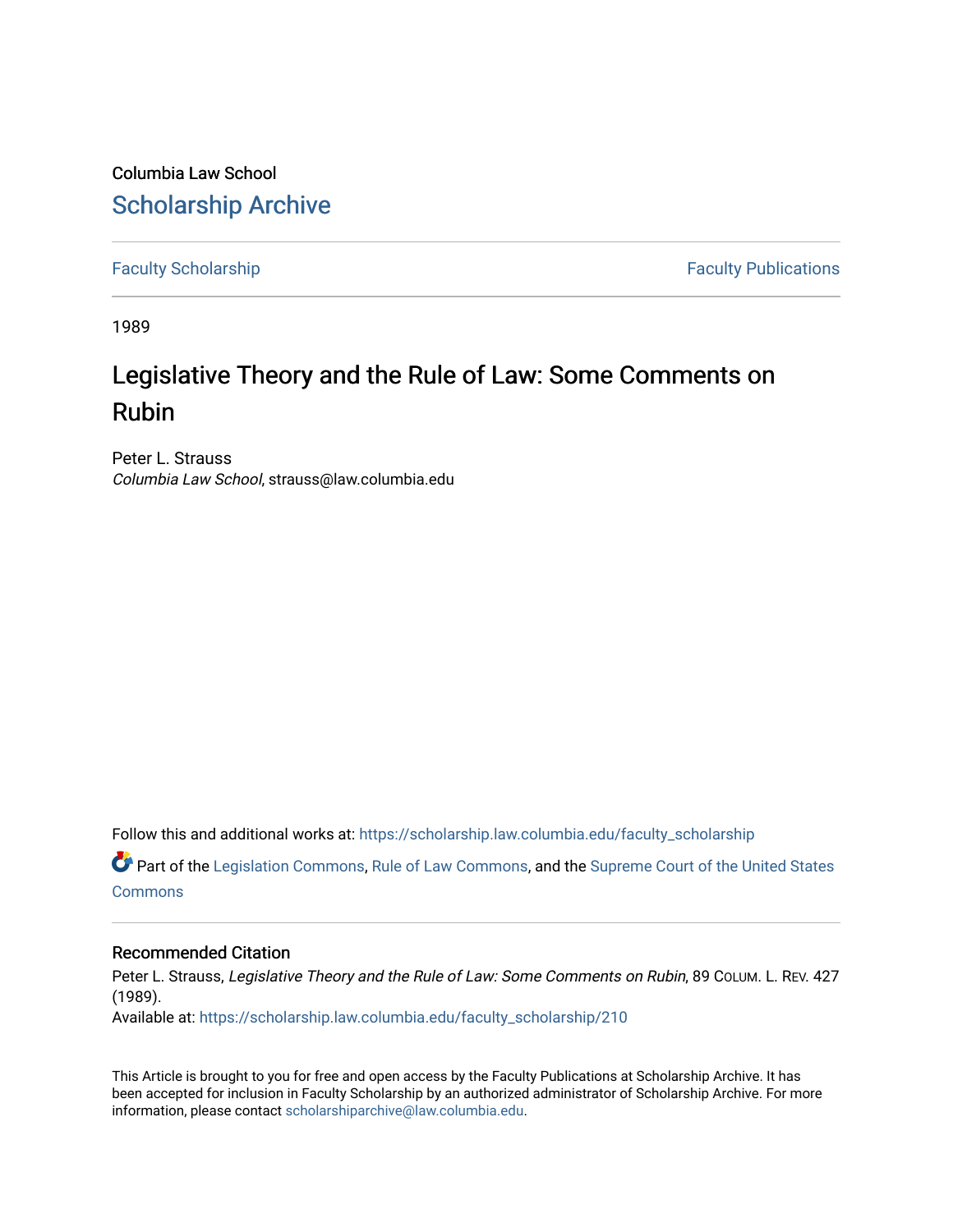# LEGISLATIVE THEORY AND THE RULE OF LAW: SOME COMMENTS ON RUBIN

# *Peter L. Strauss\**

Professor Rubin's article is an admirable piece of work on many levels, from its attention to jurisprudence to its concern with the practical changes in the Congress and its function, and their implications. In commenting on it, I mean to restrict myself to the latter subjects. These are the matters that have the closest tangency to my own work and produce for me the strongest response. Professor Rubin has given us a compelling statement of the problems posed for contemporary constitutional and legislative theory by one transformation in statutory practice accompanying the rise of the administrative state, the change from direct ("transitive") legislative resolution of policy problems to indirect ("intransitive") resolution through the empowerment of agents who are to determine policy problems under instruction. These changes, he argues, undercut such conventional doctrinal norms as "delegation" and "void-for-vagueness" as means for assessing legislative action.

One encounters the changes Professor Rubin describes on every hand. They are almost certainly irreversible, given the increasingly complex and interdependent ways in which we understand our existence. As a description of changes and as an assessment of the corresponding inadequacies of our existing models and theories about legislation, his essay is compelling. What a commentary might hope to do is to suggest a series of next steps in the analysis, further questions that might be asked as we seek to develop the new body of legislative theory for which he calls.

For this reader, at least, not all of Professor Rubin's suggestions about future directions are equally as compelling as his assessment of the current situation. This is in part because of the need to develop a sharper picture than he gives us of just who the actors really are that count in a world of intransitive legislation-not just elected politicians, but increasingly a body of staff who have substantial room to act on their own initiative. And it is in part because of a failure to see that once the conversion has been made from "transitive" to "intransitive" statute-making, the theoretical question requires looking more broadly at government-as-a-whole. It becomes then a question about controland that question is not only one about Congress's relation to the agencies (the question on which he would have us focus), but also about the

<sup>\*</sup> Betts Professor of Law, Columbia Law School.

Among the usual debts to colleagues, friends and faculty workshops (at Columbia and Cornell), a few stand out: Alex Aleinikoff, Bernard Black, Ricky Revesz, Andy Rutten and Roy Schotland. Welcome financial support for this and a related enterprise came from the Abraham N. Buchman Fund for Administrative Law.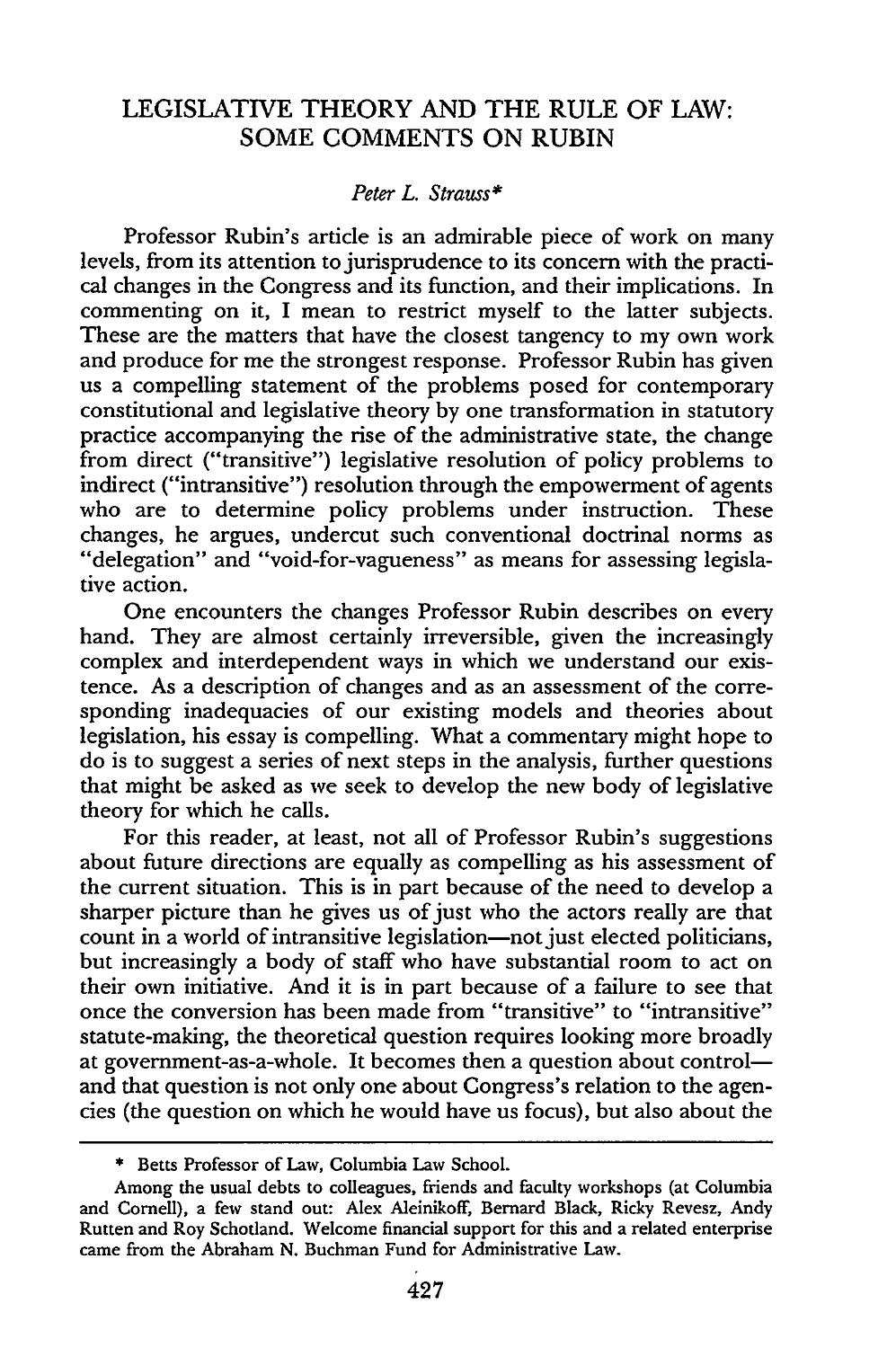people's relationship to both Congress and the agencies; and also about our relationship to the President, and the President's relationship to the agencies. This is, if you like, the separation-of-powers question; one needs to account for the President and the courts as well as the Congress, and for the impact of change in Congress on how we would wish Congress (and our government generally) to be.1

It may be useful to begin with a concrete example of the change to which Professor Rubin calls our attention. His examples, understandably enough in terms of his own career, are drawn from banking regulation; perhaps a more fully developed example from another area of law will illustrate the principal observation on which his paper is based. The example will also develop background for later development of questions about the completeness of his analysis and suggestions for its further development.

Railroads constituted a major source of social cost in late 19th century America, as well as a major element in the economy.<sup>2</sup> The failure of the railroads to purchase effective and available safety technology for their locomotives and freight cars and to implement standards of compatibility among them had contributed substantially to a staggeringly hazardous industrial setting: over twenty thousand workers were being injured annually, and over two thousand killed, in accidents that were largely avoidable. The common law contributed little impetus to changing these results; "assumption of the risk," "contributory negligence" and the "fellow servant" doctrine impeded workers' lawsuits. Even in the absence of these elements a railroad would not be found to have been negligent for providing equipment less safe than it might be, if it had provided its workers with the equipment in common use at the time. The hazards of the workplace, as it ordinarily was, provided the ground against which possible common-law liability was to be assessed.

Congress enacted the Federal Railway Safety Appliances Act of

1.

In this century, the nexus of policy making has largely shifted from the constitutionally designated branches of government to the bureaucracy: the system of shared powers created by the Constitution has become a system of shared influence over bureaucratic decision making. Each branch of government possesses many tools with which to influence the bureaucracy; both Congress and the president attempt to design institutional arrangements to effectively oversee and control bureaucratic decision making. These institutional arrangements channel and constrain policy making within the bureaucracy.

Congress: Structure and Policy 403 (M. McCubbins & T. Sullivan eds. 1987).

2. The two paragraphs following draw on materials concerning the developmen and implementation of the Federal Railway Safety Appliances Act of 1893, 27 Stat. 531 (codified as amended at 45 U.S.C. §§ 1-43 (1982)), collected in P. Strauss, Materials for a Course in Legal Methods 106-248 (prov. ed. 1988). See, in particular, Kohn v. Mc-Nulta, 147 U.S. 238 (1893); H. Rep. No. 1678, 52d Cong., Ist Sess. (1892); 24 Cong. Rec. 1246-51, 1273-88, 1323-33, 1370-76, 1416-18 (1893); L. Friedman, A History of American Law 482-84 (2d ed. 1985).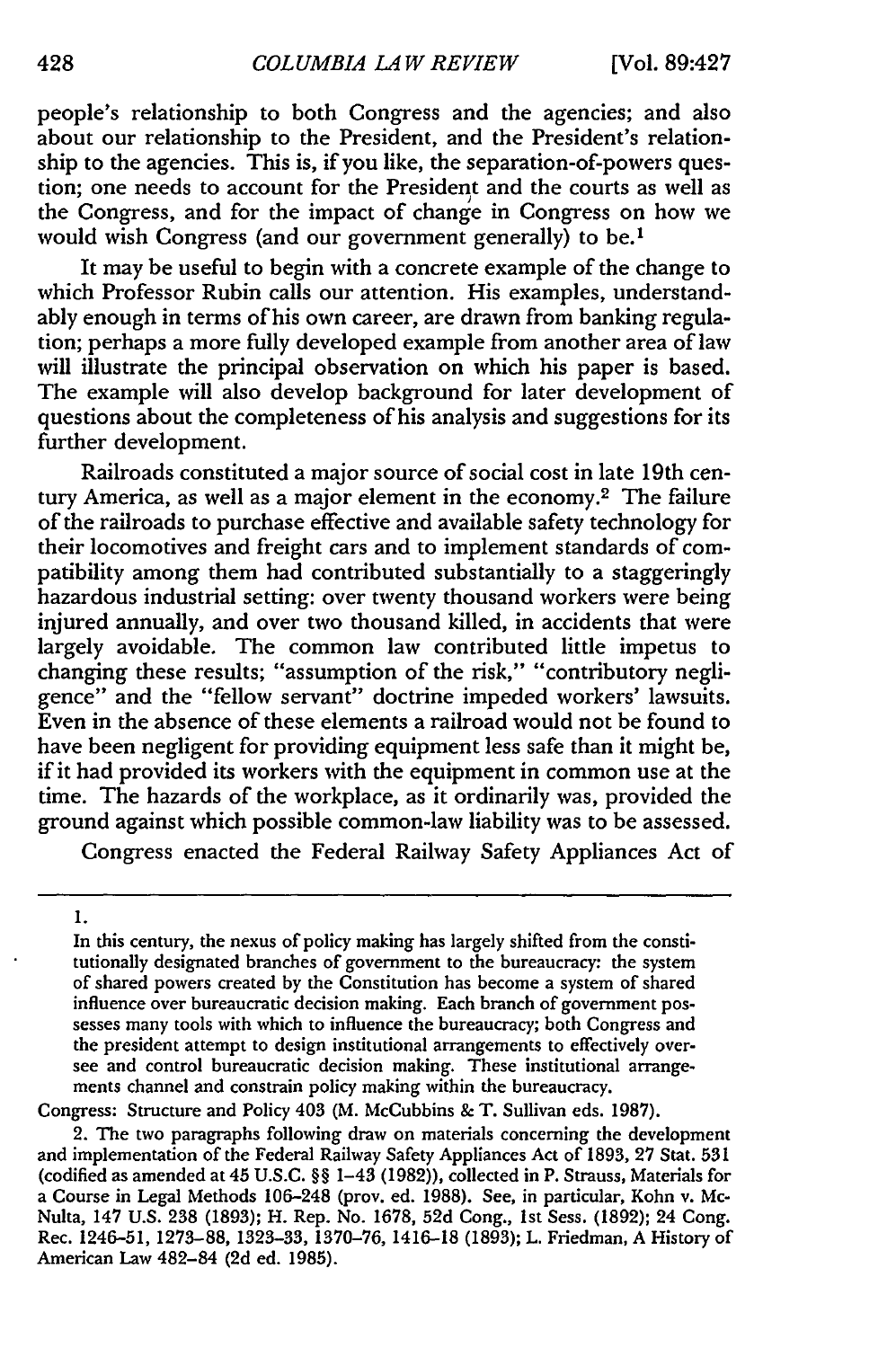18933 with the avowed purpose of forcing use of the new and safer technologies. Although, atypically for its time, the statute delegated limited functions to an administrative agency (the Interstate Commerce Commission), it was predominantly "transitive" in character. It told the railroads just what technologies they were to employ (power brakes, automatic couplers, "grab bars," and coupling equipment whose height would not vary from standard whether the cars were loaded or empty), and declared the sanctions that were to apply in the event of failure. While the ICC was permitted to make certain interim decisionswhether to postpone the effective date of a standard, whether to recommend a prosecution to the Attorney General-Congress generally placed enforcement power in the hands of the prosecutors and the courts. With a trivial exception,<sup>4</sup> no standard remained to be developed at a later time or by another authority. One reading the congressional debates is immediately gripped by a sense, not only of their seriousness of purpose and genuineness as debates, but also of their sharp focus on precise definition of the appropriate legal response to the problem at hand. That was Congress's business.

By 1966, the automobile had displaced the railroad as mainstay of the economy and major source of personal injury. Over fifty thousand Americans were dying annually in automobile accidents, with enormous additional losses in bodily injury and property damage.5 It was coming to be widely believed that a substantial proportion of this carnage could be avoided if only the automobile were as well equipped for safety in collisions as it was for stylish appearance. Some suitable technologies, like the seat belt, were available; others, it was confidently thought, could quickly and easily be designed. Few consumers were ordering such optional safety technologies as were available, and the automobile manufacturers were expending little effort to develop new ones. Again, the common law provided little in the way of incentive; in the fifty years since the decision in *MacPherson v. Buick Motor Co.*<sup>6</sup> automobile manufacturers had come to accept that they would be held to produce cars that were free of defects and reasonably fit for their intended use as

þ,

**<sup>3. 27</sup>** Stat. **531** (codified as amended at 45 U.S.C. §§ 1-43 **(1982)).**

<sup>4.</sup> The American Railway Association was given **90** days to reach an agreement among its members setting the uniform height of the drawbars, and the Commission was instructed to set the height if it failed to do so. **Id.** § **5** (current version at 45 **U.S.C.** § **5** (1982)).

<sup>5.</sup> The two paragraphs following also draw on Strauss, supra note 2, at 503-727, which discusses the development and implementation of the National Traffic and Motor Vehicle Safety Act of 1966, Pub. L. No. 89-563, 80 Stat. 718 (codified as amended at 15 U.S.C. §§ 1381-1431 (1982 & Supp. IV 1986)). The interested reader should watch for publication of J. Mashaw & D. Harfst, The Freedom Machine (forthcoming by Harvard University Press), which tells the story of this legislation, in Congress and out, in its rather unpleasant detail; a version has appeared as Mashaw & Harfst, Regulation and Legal Culture: The Case of Motor Vehicle Safety, 4 Yale J. on Reg. 257 (1987).

<sup>6. 217</sup> N.Y. 382, **111** N.E. 1051 (1916).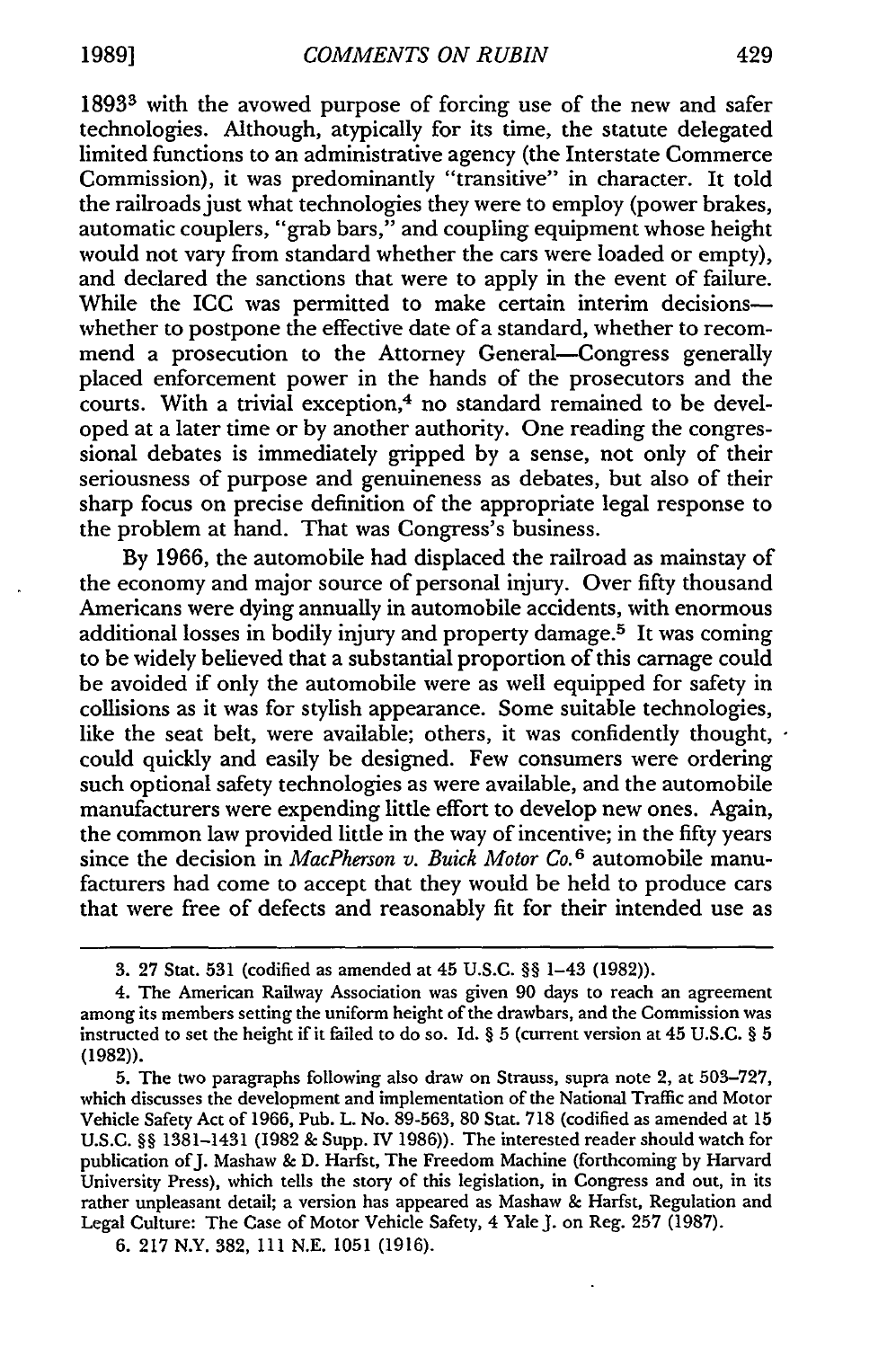automobiles; but they were not held to foresee that their products would be involved in collisions, and thus the law was indifferent to their failures to design their products for safe performance in the event of an accident. <sup>7</sup>

The National Traffic and Motor Vehicle Safety Act of 1966,<sup>8</sup> like the Railway Safety Appliances Act of 1893, sought to force the development and deployment of safety technology. Congress was not prepared to decide, however, what measures should be taken to render cars acceptably safe. It gave authority to an agency within the Department of Commerce (soon to be transferred to the Department of Transportation) to decide, following rather elaborately stated procedures, what safety standards would be "reasonable, practicable and appropriate for the particular type of motor vehicle . . . for which it is prescribed," would "meet the need for motor vehicle safety" and could "be stated in objective terms."<sup>9</sup>

The contrast with the "transitive" Safety Appliances Act is striking. The **1966** Congress, in the same legislative breath, decided far less for itself and required its agency delegate to exercise much more detailed choice and supervision over the automobile industry than the 1893 Congress had done concerning the railroads. And one reading the legislative history finds similar contrasts. The **1966** legislative process differed profoundly from that of 1893, both for institutional reasons and in view of the changed nature of the legislative product. Used to leaving matters to its own growing bureaucracy and that of executive government, and consumed with the demands of overseeing both, the 1966 Congress had neither time nor inclination to attend to legislative detail; there was no debate worthy of the name, just rhetoric about the seriousness of the problem and the need, at last, to see that something was done about it. This is, then, an excellent example of an "intransitive" statute.

#### I. CONGRESSIONAL **SIZE AS AN ADDED ELEMENT** OF THE DESCRIPTION

Our understanding of the change would be considerably enriched, and our perspective perhaps shifted, if we were to look as hard at changes in Congress the institution as at changes in its work-product. Professor Rubin indeed notes that the changes in legislative work-

**<sup>7.</sup>**

The intended purpose of an automobile does not include its participation in collisions with other objects, despite the manufacturer's ability to foresee the possibility .... [T]he defendant also knows that its automobiles may be driven into bodies of water, but it is not suggested that defendant has a duty to equip them with pontoons.-

Evans v. General Motors Corp., **359 F.2d** 822, **825** (7th Cir. **1966).**

<sup>8.</sup> Pub. L. No. 89-563, 80 Stat. 718 (codified as amended at 15 U.S.C. §§ 1381-1431 (1982 & Supp. IV 1986)).

**<sup>9. 15</sup> U.S.C.** §§ **1392(f)(3),** 1391(2), 1392(a).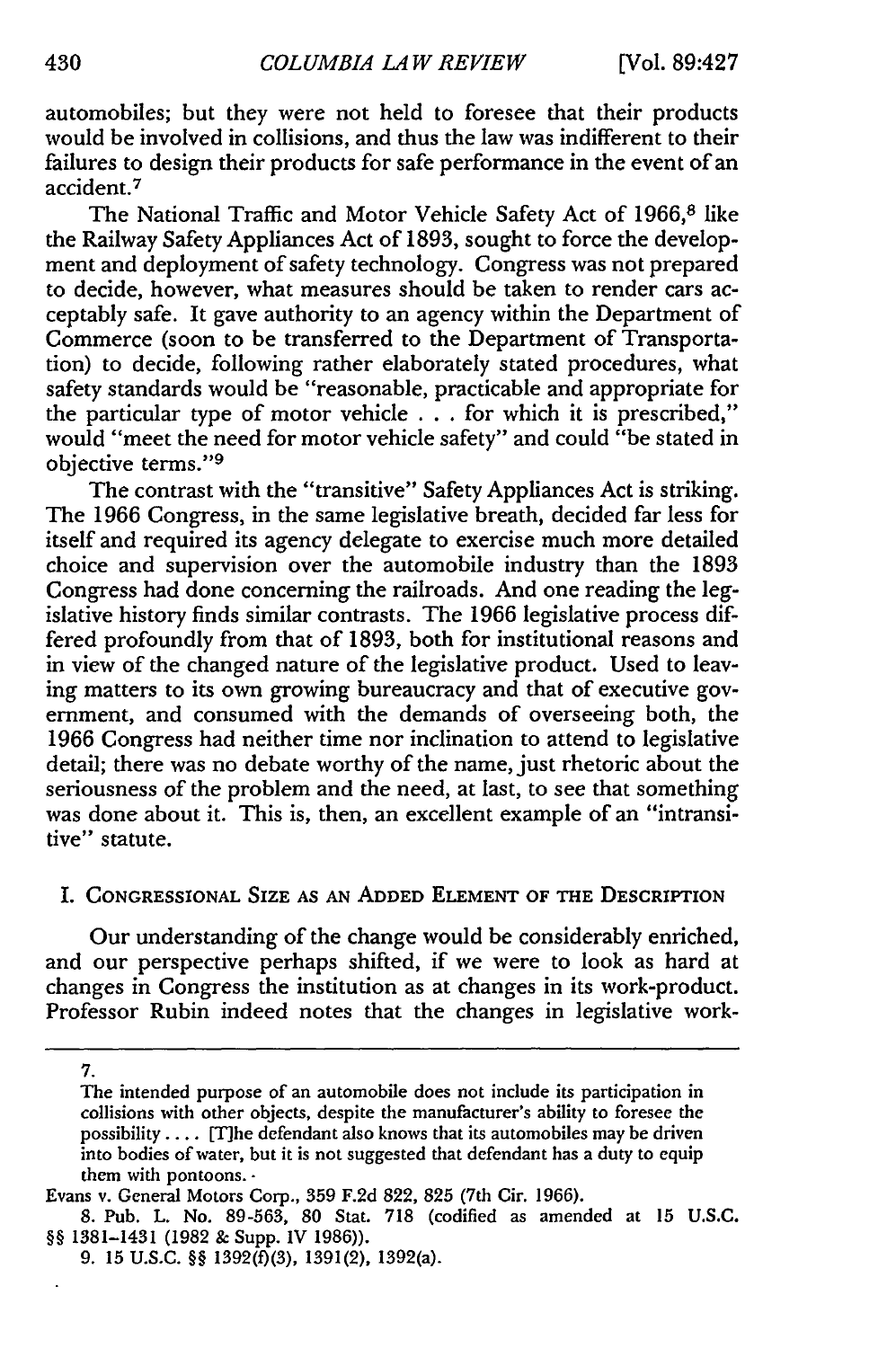product-intransitive rather than transitive statutes-may be owing not only to changes in the nature of the problems having to be solved (their added complexity and the like), but also to changes in the institution producing them, Congress itself.10 Yet he does not ask whether the latter changes give rise to difficulties of their own. He describes as "reforms" such alterations as "the increase in professional staff, the modification of the seniority system and the creation of congressional agencies such as the Congressional Budget Office." $11$  In my judgment, the "reform" characterization is not obvious; we need fuller analysis of these changes before reaching prescriptive conclusions. Considering political controls exercised by Congress as part of a new theory of intransitive legislation will require us to consider who will be exercising those controls, in what circumstances, subject themselves to what oversight, and with what if any necessary connection to the views (various as they will be in the usual situation) that underlay the legislation as a whole.

One of the differences between the Congress of the transitive late-19th century and the Congress of the intransitive present is the simple fact of size. The Congress of that era had little in the way of professional staff;<sup>12</sup> its members dealt with one another, and one may imagine that that had a good deal to do with the transitivity of its output. The debates over the Safety Appliances Act were debates among individuals who had themselves studied the problem and come to conclusions, and who were, transparently, reasoning with one another about the precise shape of a desirable outcome. The Congress of today is a bureaucracy of over twenty thousand<sup>13</sup>—many in agencies such as the Congressional Budget Office or the General Accounting Office of *Bowsher v. Synar14* fame, but thousands also in the offices of individual members or on the staffs of congressional committees. The change reflects a dramatic alteration in the nature and possibilities of legislative function. While "[h]aving a substantial number of staff people with appropriate investigative authority seems a necessary condition for congressional oversight of the executive branch and the independent regulatory commissions," writes M. Malbin, "there is a gloomier side: the effect of staffs on Congress's ability to act as a deliberative body."<sup>15</sup> Use of staff marginalizes debate and discussion among elected representatives and

<sup>10.</sup> Rubin, Law and Legislation in the Administrative State, 89 Colum. L. Rev. 369, **396** (1989).

<sup>11.</sup> Id.

<sup>12.</sup> Polsby, The Institutionalization of the U.S. House of Representatives, 62 Am. Pol. Sci. Rev. 144, 158-60 (1968), reprinted in Congress: Structure and Policy, supra note 1, at 91.

<sup>13.</sup> See infra note 16.

<sup>14. 478</sup> U.S. 714 (1986).

<sup>15.</sup> M. Malbin, Unelected Representatives: Congressional Staff and the Future of Representative Government 240 (1980).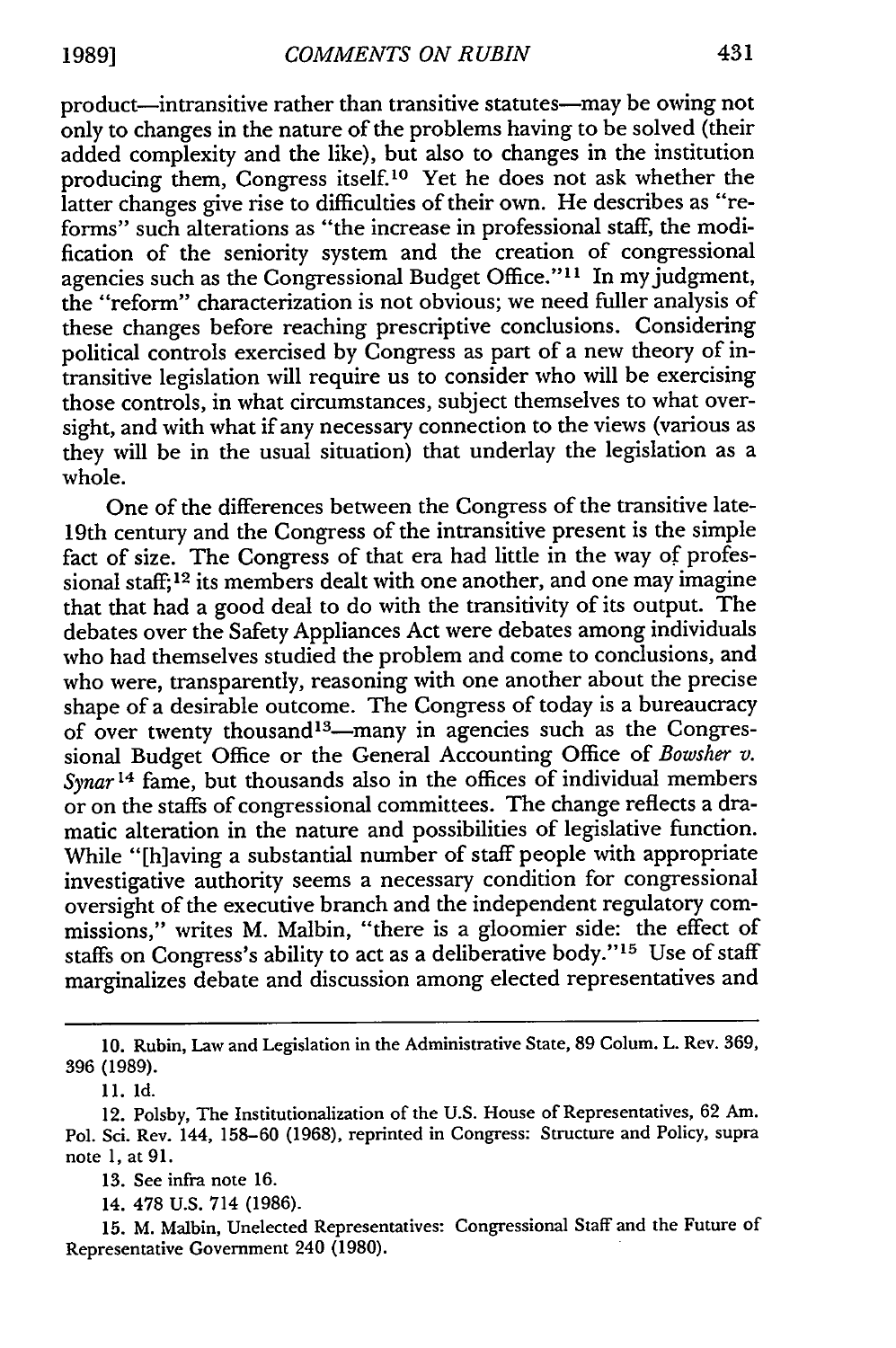introduces serious problems in information management and assessment. Nor has the use of staff

left the members with more time to concentrate on their legislative work **....** [W]hile representatives as recently as **1965** spent almost one full day every week on legislative research and reading, **by 1977** the time spent on reading was down to an average of eleven minutes per day. In other words, instead of freeing the members to concentrate, the staffs contribute to the frenetic pace of congressional life that pulls members in different directions, reduces the time available for joint deliberation, and makes concentration all but impossible.... The situation feeds on itself. The members need staff because they have so little time to concentrate, but the new work created **by** the staff takes even more of the members' time, indirectly elevating the power of Washington issue networks in which the staffs play so prominent a role.<sup>16</sup>

One must immediately concede that "the curse of bigness" is hardly a problem for the Congress alone,<sup>17</sup> and that it may be hard to pin down propositions about cause and effect. Consider the following possible accounts, which need not be taken as mutually exclusive. The first is that the growth is the result of technological developments-as simple as the availability of the jet plane and the evening television news, and what they connote for congressional behavior: more frequent trips home; more visitors at the office; more emphasis on expo-

The fundamental reasons are the members' desire to make a mark, to get publicity and the need to raise campaign funds.

M. Gwirtzman, Far Too Many People on Capitol Hill, N.Y. Times, May 14, **1988,** at **A31, col. 3.** Mr. Gwirtzman notes that at last count there were more than **250** separate subcommittees-12 on the subject of international economics alone-and that "the present average of **60** various hearings a day means some members are scheduled into three or four at once, in addition to their other work." Id.

**17.** Respecting the Executive Branch see, e.g., H. Merry, Five-Branch Government: The Full Measure of Constitutional Checks and Balances **(1980); D.** Price, America's Unwritten Constitution: Science, Religion, and Political Responsibility **(1983); B,** Patterson, The Ring of Power: The White House Staff and its Expanding Role in Government **(1988).** Respecting the judiciary, see, e.g., R. Posner, The Federal Courts: Crisis and Reform **(1985);** Strauss, One Hundred Fifty Cases Per Year: Some Implications of the Supreme Court's Limited Resources for Judicial Review of Agency Action, **87** Colum. L. Rev. **1093 (1987).** In addition, a Conference on the Presidency and the Press, at Columbia University School of Law (Jan. **18, 1989),** heard Hugh Sidey of Time Magazine ascribe much (unfavorable) change in the character of White House-press relations to the growth of the White House press corps from a knowable few dozen to a wolf-pack of 1400.

**<sup>16.</sup>** Id. at 242-44. **A** more recent assessment is no different:

In 1974, there were **16,000** people on House and Senate staffs at a cost of **\$328** million. Today, there are 20,000 at a cost of a shade less than **\$1** billion.... **Why** has Congress grown so much? Not because this is a bigger country, Since **1970,** the population has increased **by 7** percent; Congressional staffs have increased 43 percent. Not because the issues are more complex; they have always been complex.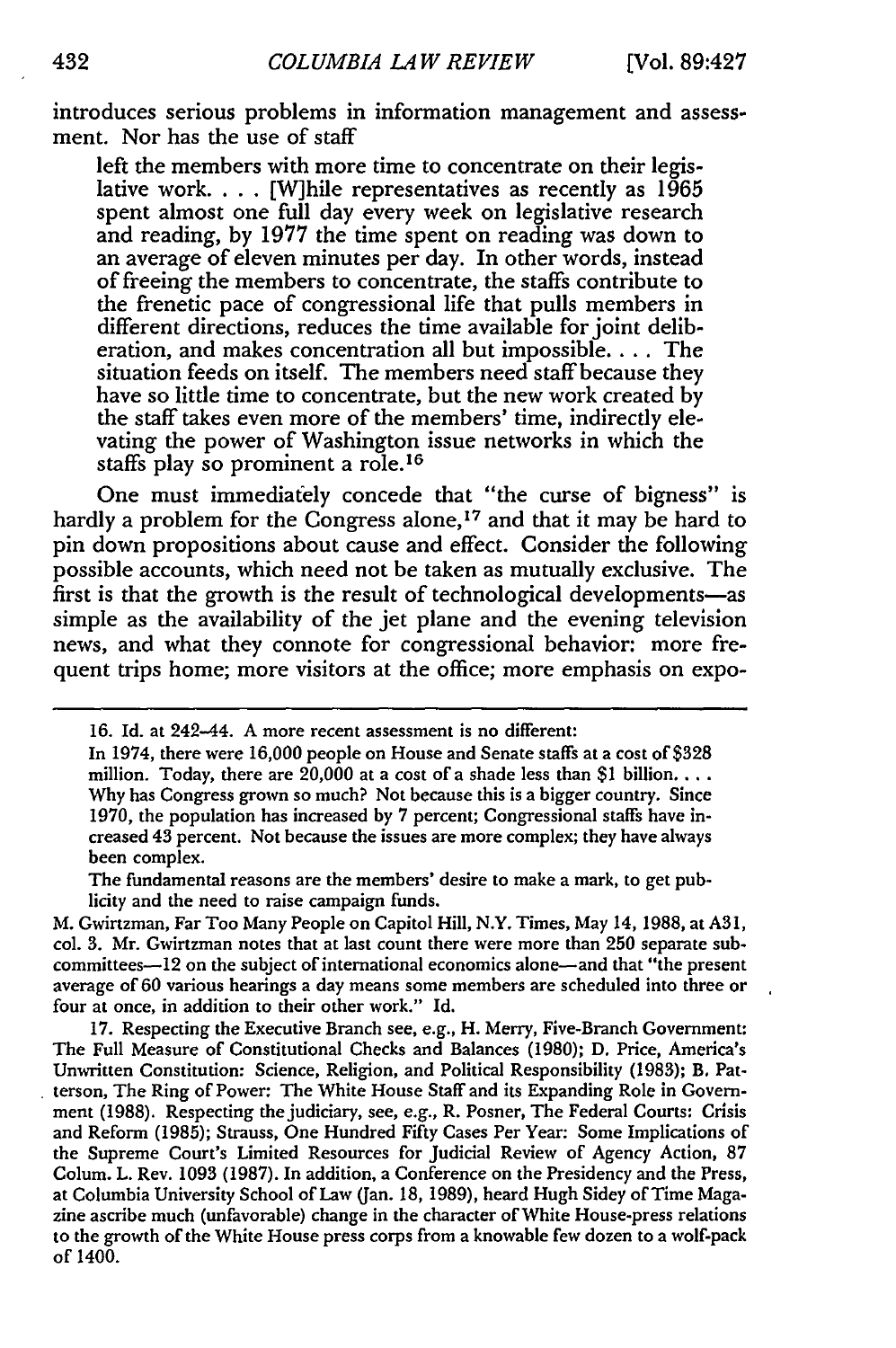sure to voters and personal celebrity rather than old-fashioned party politics as the basis for a career. The second and related account, given by public choice theorists, is that the behavior of members of Congress is fundamentally to be understood in terms of the drive for reelectionreelection to be secured by increasing personal opportunities for credit-taking (general, intransitive legislation of the do-somethingabout-this-problem type, or private casework for constituents) and avoiding public resolution of difficult issues (transitive legislation). Third (a competing political science vision), one could argue that state actors wield (and hence seek to enlarge) power quite independent of the electorate, an activity more likely to be successful if they have a loyal apparatus to assist and if there exist opportunities for private, personal action than if they must act in a setting requiring public collaboration with others;<sup>18</sup> thus, the internal congressional reforms of the early 1970s-the replacement of powerful committee chairmen operating under seniority rules with much more dispersed authority structures-added to the need for staff and provided many more opportunities for the exercise of essentially private power. A fourth, and related, account would be that Congress's incentives and need for staff have been influenced, if not distorted, by two decades, almost uninterrupted, of Republican Presidents and Democratic Congresses; the truly massive growth in congressional staff of the early 1970s occurred at the time of the budget and impoundment struggles between the Republican (Nixon) White House and Democratic Congress, which resulted in creation of the Congressional Budget Office and a massive supplementary congressional budget operation.

Whichever of these explanations we choose to accept, or perhaps others that could be imagined, we are left with the fact of a swollen staff apparatus and, accordingly, significant issues of control. In effect, congressional process has itself become intransitive-members put more effort into control and less into specification-and it has also become fragmented and depersonalized. These changes, too, need to be considered in moving from a description of the need for a new theory to an effort at formulation. They provide, if you like, possible reasons for an "attitude of distrust about the modern legislative process"<sup>19</sup> that are quite contemporary and not at all linked to sentimental attachments to the old. While it has always been hazardous to speak anthropomorphically of a legislature, as if it were a unified body capable of memory and intention, those difficulties are compounded when personnel proliferate, responsibilities are spread, and concerted action is abandoned in favor of individualized or even committee oversight. "The hazard is that a body like Congress, when it gets into detail, ceases to be itself; it

**<sup>18.</sup> E.** Nordlinger, On the Autonomy of the Democratic State (1981).

**<sup>19.</sup>** Rubin, supra note 10, at 387.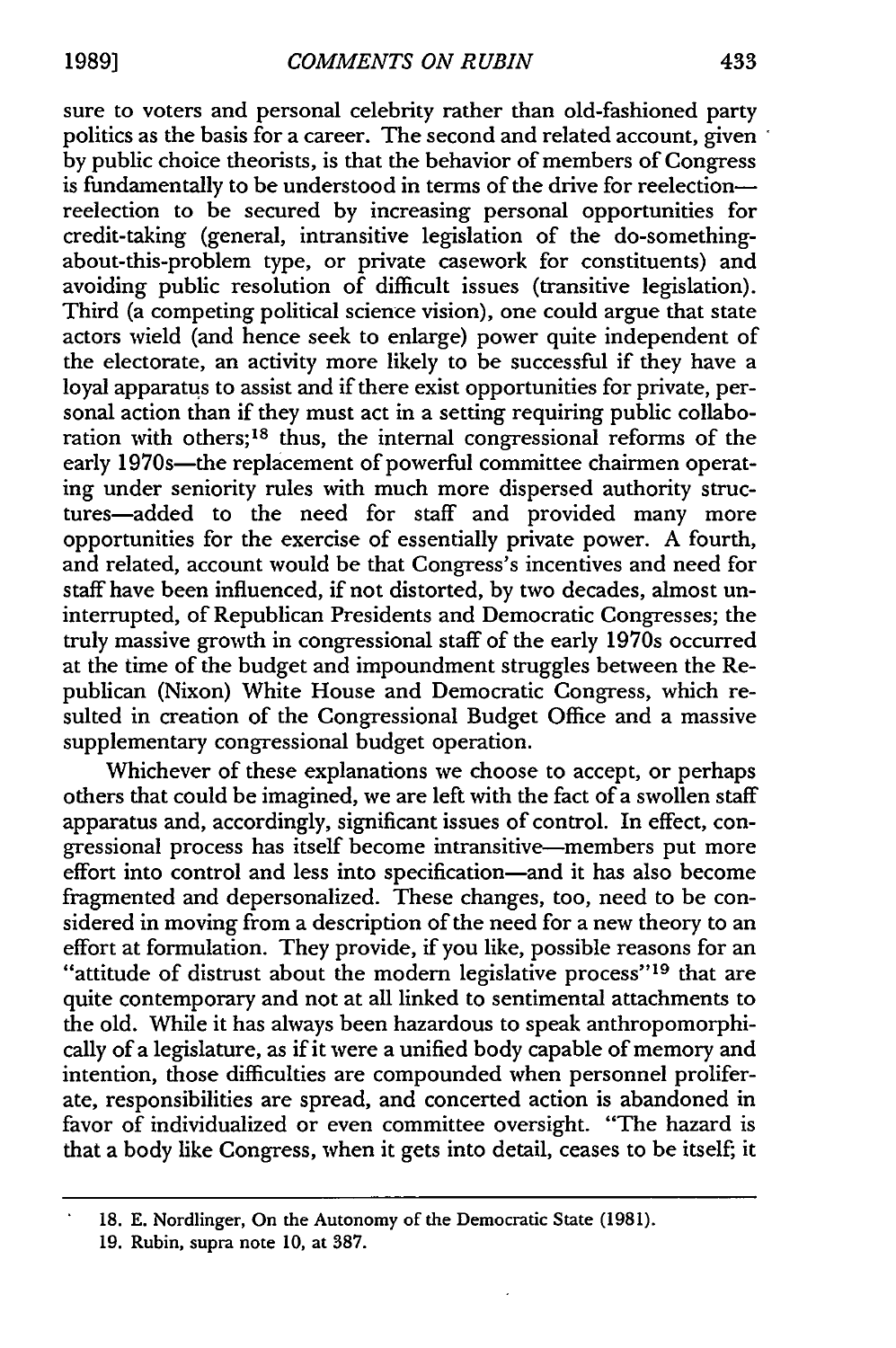acts through a fraction which may be a faction."<sup>20</sup>

Indeed, the enlargement of congressional staff could be seen as contributing to the specificity of legislation, albeit a specificity that may heighten factional dangers, as Congress struggles with the President for political control of government. It has been frequently enough remarked that the statutes of the health and safety regulatory outpouring of the 1960s and early 1970s were quite a bit more, not less, specific than the economic regulatory statutes of the 1930s. Thus the 1977 amendments of the Clean Air and Clean Water Acts, reacting to apparent failures of administrative (executive) action, indicated in some detail the pollutants to be regulated and the deadlines to be met in doing **so. <sup>2</sup> <sup>1</sup>**The 1986 amendments to the Safe Drinking Water Act refer to a table of contaminants the agency had published in the Federal Register as part of an advanced notice of proposed rulemaking, requiring the agency to act on those contaminants within stated times and permitting only limited substitutions.<sup>22</sup> After skimming the public laws enacted by the first session of the 100th Congress—not a recommended activity—I can report that virtually all laws enacted by that Congress were intransitive in Professor Rubin's sense; they assigned chores to one or another Secretary or Commission. Yet scattered through their pages were provisions of striking specificity. Section 202(e) of the Water Quality Act of 1987, a statute running 84 pages in Statutes at Large, provides that "[t]he activated bio-filter feature of the project for treatment works of the city of Little Falls, Minnesota, shall be deemed to be an innovative wastewater process and technique for purposes of" federal grant support.23 Without that provision, whether to qualify the bio-filter feature would have been a matter for administrative detail. Similarly, the twenty-three page National Appliance Energy Conservation Act of 1987 sets maximum permissible energy consumption levels for a variety of household appliances; 24 and the 130-page Surface Transportation and Uniform Relocation Assistance Act of 1987 specifies the rush hour restrictions for a suburban Washington, D.C. highway.<sup>25</sup> Perhaps especially striking in its implications for the contemporary uses of congressional staff is section 415(a) of the Competitive Equality Banking Act of 1987, which provides that the Senate and House Banking Committees are each to "monitor and review" the informal review proceedings of the Federal Home Loan Bank Board when bank examiners'

<sup>20.</sup> Macmahon, Congressional Oversight of Administration: The Power of the Purse (pt. 2), **58** Pol. Sci. **Q.** 380, 414 (1943).

<sup>21.</sup> See the Clean Air Act, 42 U.S.C. §§ 7409(c), 7411(f)(1) (1982) (specifying timetables and pollutant); the Clean Water Act, 33 U.S.C. § 131 I(b)(2)(c) (1982) (specifying pollutants and time for action).

<sup>22. 42</sup> U.S.C. § 300g-l(b)(1)-(2) (Supp. IV 1986).

<sup>23.</sup> Pub. L. No. 100-4, § 202(e), 101 Stat. 7, 16 (to be codified at 33 U.S.C. § 1282). 24. Pub. L. No. 100-12, § 325(a)-(i), 101 Stat. 103, 108-13 (to be codified at 42 U.S.C. § 6295).

<sup>25.</sup> Pub. L. No. **100-17,** § 147, **101** Stat. 132, 180-81.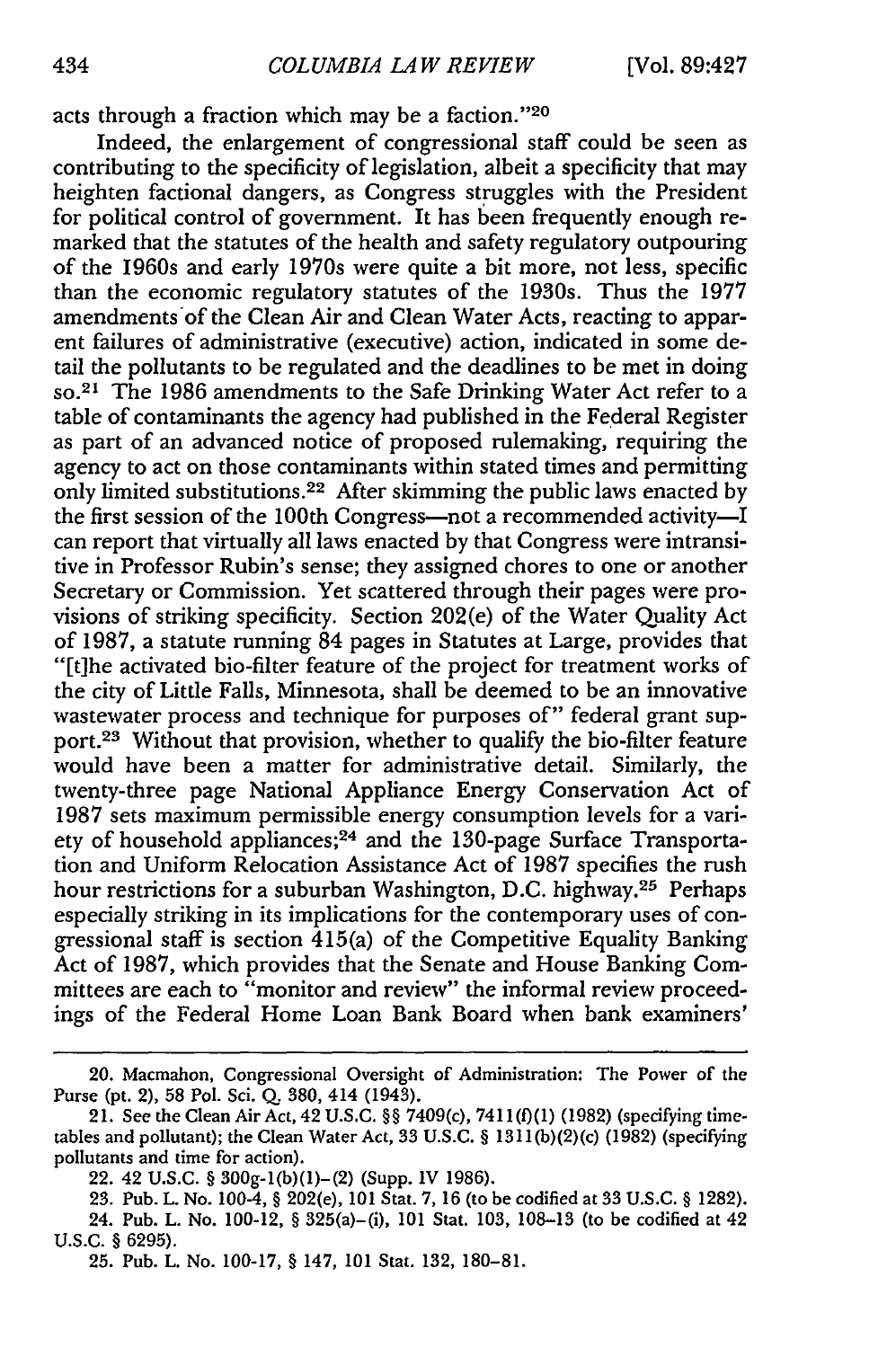**1989]**

decisions about appraising or classifying savings bank loans are called into question there.<sup>26</sup>

If this is a return toward transitivity, it is a return in a special sense, made possible only by the enormous growth in congressional staff and armed by politics. One need not see this as irresponsible; the staff have bosses, and it is in their interest to find out what will satisfy those bosses and then to bring about that state of affairs.<sup>27</sup> Yet it is also hard to pretend that such matters reflect judgments of any members of Congress outside the responsible committee (or, perhaps, even the judgments of most within it), and the committee presents the factional dangers already described. As between a judgment by *that faction,* loosely responsible to the Congress as a whole, and an agency head loosely responsible to the President, a contemporary theory of public law free of the problems introduced by Republican presidencies and Democratic legislatures might well prefer the latter. Whether the use of staff is producing more low-level monitoring or quixotically precise statutes, or both, the implications of its presence and behavior require us to know a good deal more about the institution before we can decide just what we want to do about it.<sup>28</sup>

To take one concrete example of a possible outcome of such analyses, consider the recent reawakening of respectability for arguments that statutes ought to be interpreted on the basis of what they say, not what their legislative history might appear to reveal. Over the years, lawyerly and judicial debate about how best to interpret statutes has been a compound of several elements-suspicion about what populist legislation might do to the formal unity of the common law; concern to suppress judicial subjectivity; doubt about the existence of shared congressional "intentions" on issues of meaning or, in any event, about the possibility of accurately reconstructing them; the conviction that statutes in a democracy should be taken as a source of law superior to the common law; the belief that attention to legislative history would, as an exercise, tend to take judges outside themselves and closer to the popular will that statutes reflect. If, for a while following the New Deal, these debates were moving toward closer consideration of legislative materials-to the point even of excluding judges from a tradition of being responsible as the general systematizers of law<sup>29</sup>—the recent sig-

<sup>26.</sup> Pub. L. No. 100-86, § 415(a), 101 Stat. 552, 622 (codified at 12 U.S.C.A. § 1437 (West Supp. 1988)).

<sup>27.</sup> Suppositions about the general effectiveness of such controls are at the root of analyses such as Calvert, McCubbins & Weingast, A Theory of Political Control and Agency Discretion (1987) (on file at Columbia Law Review).

<sup>28.</sup> See Devins, Appropriations *Redux:* A Critical Look at the Fiscal Year 1988 Continuing Resolution, 1988 Duke L.J. 389.

<sup>29.</sup> I take this to be the general point of the Supreme Court's 5-4 decision in United States v. American Trucking Ass'ns, 310 U.S. 534 (1940). The case has been understood for generations as a watershed in statutory interpretation, but simplistically described as marking the divide between unthinking "plain meaning" interpretation and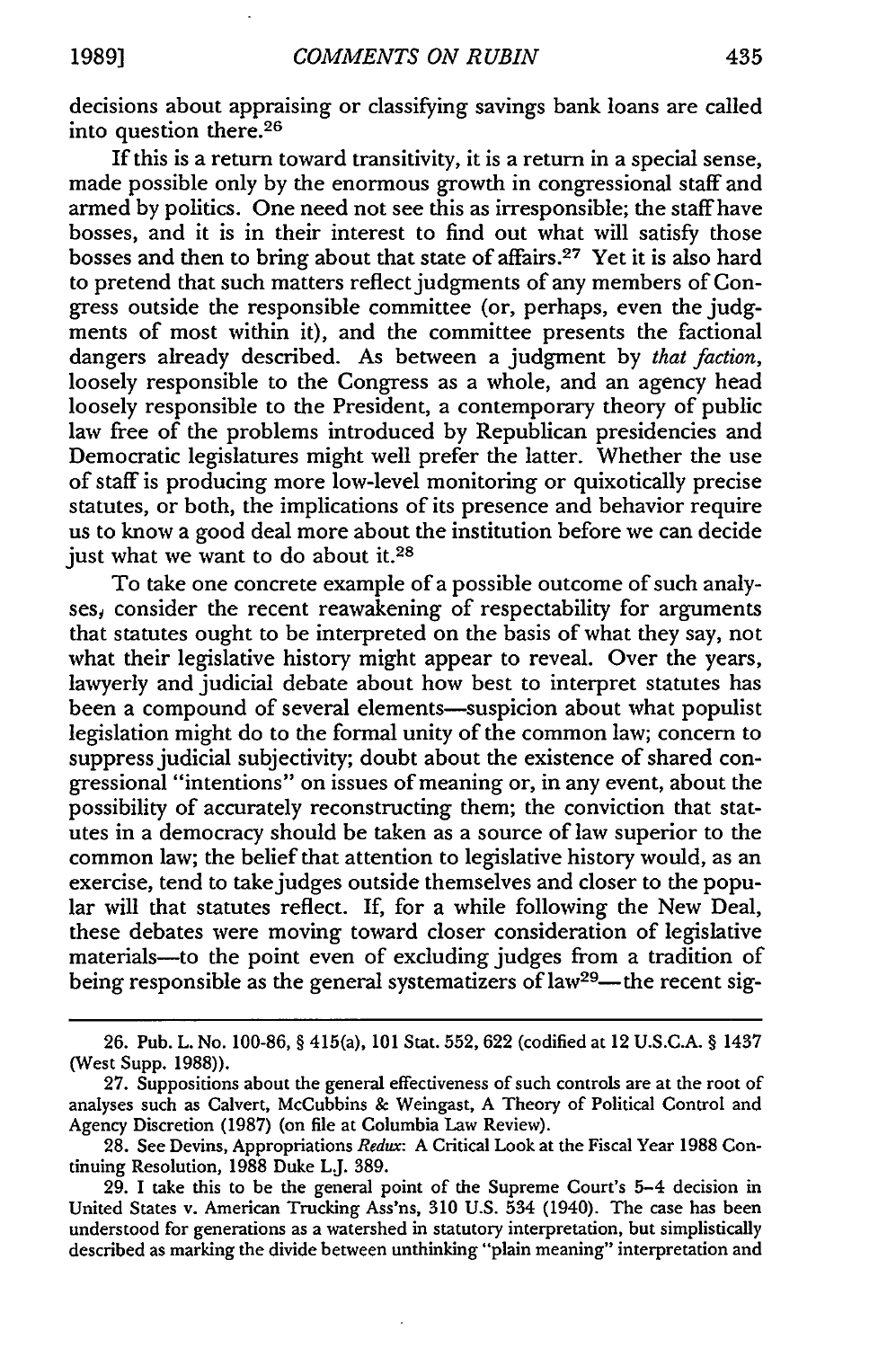nals are that recognition of the changes in congressional process are moving the courts in very different directions.<sup>30</sup>

Members of Congress, their staffs, and those who try to influence them appear to have noticed that congressional reports have their uses, not only within Congress, but also after Congress has finished its work. It is commonplace that seeing that congressional reports are influential upon later events—especially so for intransitive statutes—politicians wishing to shape those later events turn their attention to shaping the congressional reports. Any reader of contemporary committee reports must be struck by the frequency with which remarks such as "the Committee intends" are to be found.31 And any realistic reader understands that these remarks are ordinarily written by staff, often at the behest of lobbyists, not by the members of Congress themselves. Moreover, as prior discussion suggests, the proposition that reports are read, rather than prepared for their possible impact upon later events, is increasingly an amiable fiction-at least if the reader is supposed to be the harried Senator, the person who actually casts a vote. The Senator has time only for a hasty conversation with an aide, who has no time to explain details.

Does it then make sense to rely upon reports as significant indicators of the meaning of the legislation to which they refer? *National Small Shipments Traffic Conference, Inc. v. Civil Aeronautics Board*<sup>32</sup> is an

interpretation willing to attend the signals of congressional understanding to be found in the legislative history. One seeing that the majority had among them barely ten years of experience on the Court, and that the minority included in their number Chief Justice Hughes andJustice Stone, might think that the decisive proposition had more to do with the distinctive issues of the New Deal. Stone, in particular, was—for his time—among the strongest proponents of thoughtful statutory interpretation and the superior claim of Congress, but he married that position to an understanding that the judge's role was that of melding statute and case law into a unified whole. Stone, The Common Law in the United States, 50 Harv. L. Rev. 4, 12-16 (1936). It is that strong judicial role that the New Deal characteristically distrusted and the *American Trucking* majority rejected, in favor of a view that treated statutes as referenced to historical congressional understandings alone.

It is not hard to find in recent discussions of statutory interpretation-for example, in Aleinikoff's contrast between "archaeological" and "nautical" styles of interpretation, Aleinikoff, Updating Statutory Interpretation, 87 Mich. L. Rev. 20, 21 (1988)reawakening of that debate.

30. Perhaps the Republican-Democratic division between the White House and Capitol Hill also plays a role here. While the Reagan administration was enthusiastic for "original intent" in the constitutional context, one's impression is that its judges, Republicans, have been leading the charge away from reliance on legislative historythat is to say, Democratic history. See, e.g., Easterbrook, Statutes' Domains, **50** U. Chi. L. Rev. 533, 544-52 (1983); United States v. Ron Pair Enterprises, Inc., 109 **S.** Ct. 1026 (1989); Starr, Observations About the Use of Legislative History, 1987 Duke LJ. 371, 377, 379; K Mart Corp. v. Cartier, Inc., 108 **S.** Ct. 1811 (1988) (opinions of Kennedy and Scalia, JJ.).

31. E.g., S. Rep. No. 1301, 89th Cong., 2d Sess. 6-7, 9, 13-15, reprinted in 1966 U.S. Code Cong. & Admin. News 2709, 2714-15, 2717, 2720-23.

32. 618 F.2d 819, 827-28, 831-32 (D.C. Cir. 1980).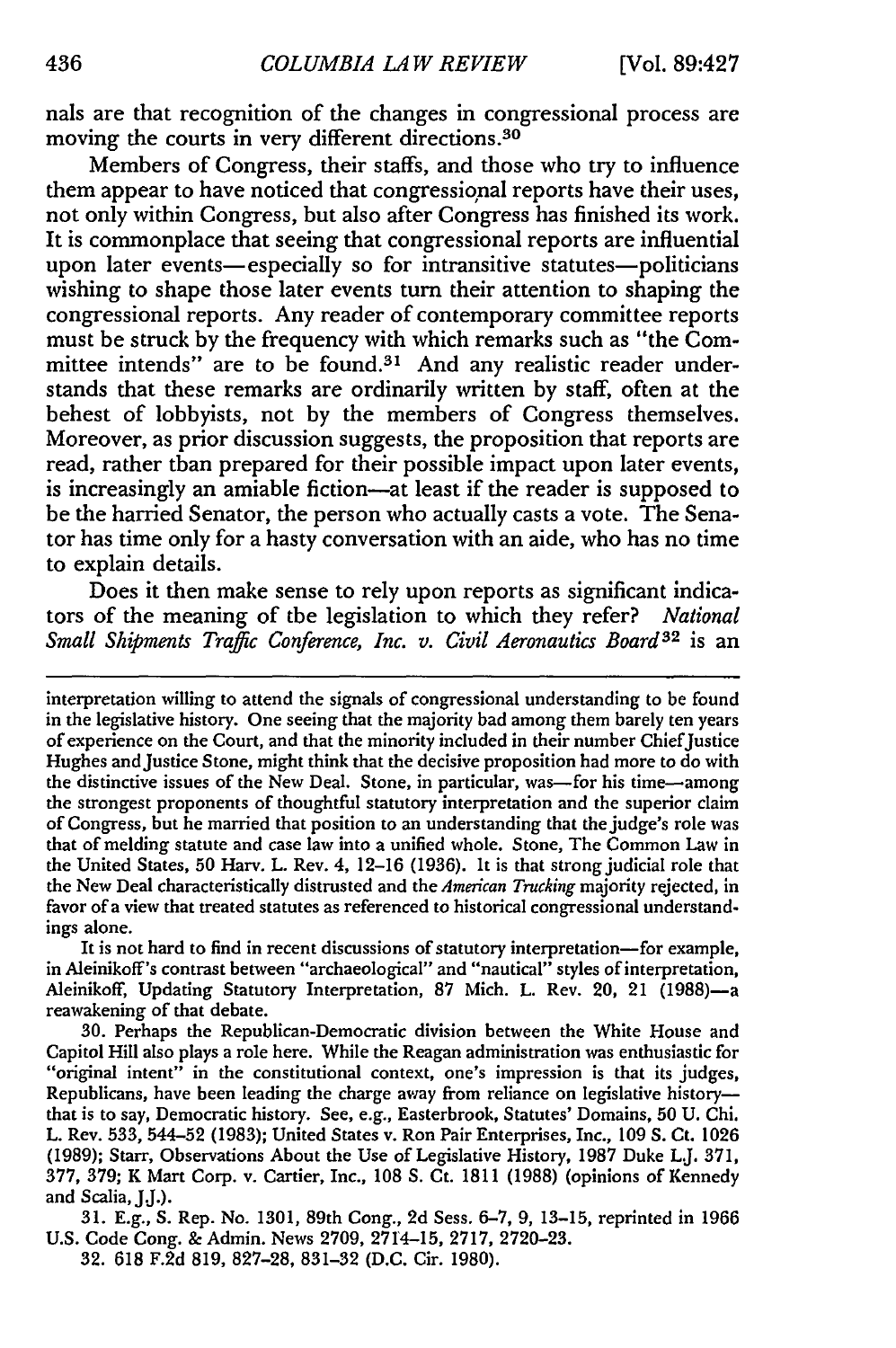early example of a modem court troubled by this issue. The case involved the question whether a recently enacted statute permitted the Civil Aeronautics Board (CAB) to exempt air cargo carriers from certain regulatory requirements. Statutory language strongly suggested that it did. The only explanation of that language appeared in a conference report, which said that "the Managers [of the conference report] do not contemplate that the Board will exempt carriers from the requirement . . . .<sup>793</sup> The D.C. Circuit put this legislative history aside in the face of statutory language that it thought clearly authorized the CAB's action. Its refusal to rely on the conference report struck a broader note of skepticism about the uses and abuses of legislative history. "Courts in the past," the court observed,

have been able to rely on legislative history for important insights into congressional intent. Without implying that this is no longer the case, we note that interest groups who fail to persuade a majority of the Congress to accept particular statutory language often are able to have inserted in the legislative history of the statute statements favorable to their position, in the hope that they can persuade a court to construe the statutory language in light of these statements. This development underscores the importance of following unambiguous statutory language absent clear contrary evidence of legislative intent.<sup>34</sup>

A different but equally important response to the problems produced by the size of the congressional enterprise as well as its intransitivity is found in the increasing willingness of the courts to acknowledge that statutory texts lack fully determinate meaning. Perhaps especially noteworthy is the following passage from *Chevron U.S.A. v. Natural Resources Defense Council* :5

In these cases, the Administrator's interpretation represents a reasonable accommodation of manifestly competing interests and is entitled to deference: the regnlatory scheme is technical and complex, the agency considered the matter in a detailed and reasoned fashion, and the decision involves reconciling conflicting policies. Congress intended to accommodate both interests, but did not do so itself on the level of specificity presented by these cases. *Perhaps that body consciously desired the Administrator to strike the balance at this level, thinking that those with great expertise and charged with responsibility for administering the provision would be in a better position to do so; perhaps it simply did not consider the question at this level; and perhaps Congress was unable to forge a coalition on either side of the question, and those on*

<sup>33.</sup> H.R. Conf. Rep. No. 773, 95th Cong., 1st Sess. 14-15, reprinted in 1977 U.S. Code Cong. & Admin. News 3396, 3399-400.

<sup>34.</sup> *National Small Shipments Traffic Conference,* 618 F.2d at 828; accord TVA v. Hill, 437 U.S. 153, 172-73, 184-93 (1978); Hirschey v. FERC, 777 F.2d **1,** 7-8 (D.C. Cir. 1985) (Scalia, J., concurring).

**<sup>35.</sup>** 467 U.S. 837 (1984).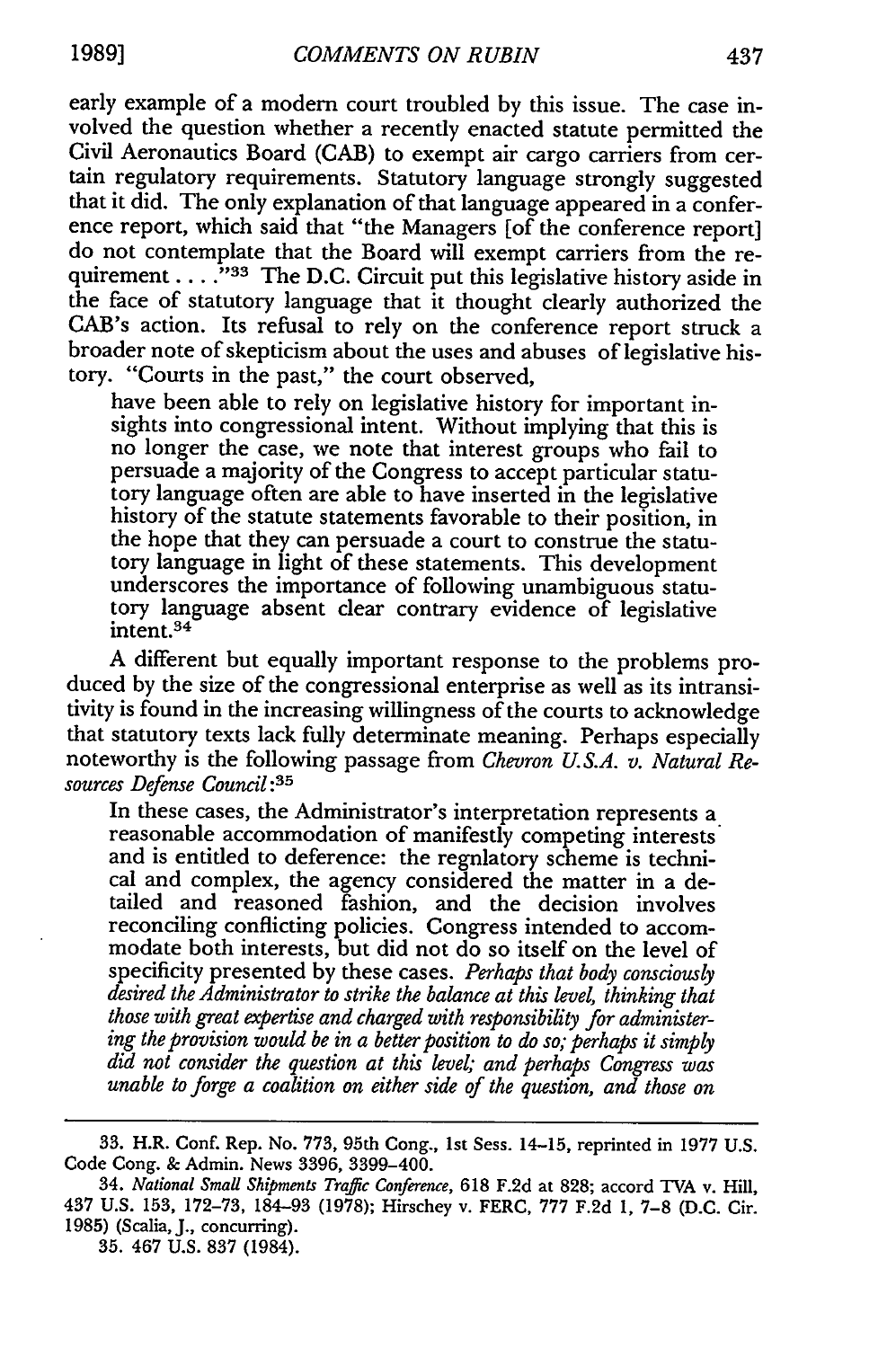*each side decided to take their chances with the scheme devised by the 3 6 agency.*

The scenarios described (along with some others) are just those that explain much legislative intransitivity.

The proposition about "tak[ing] their chances with the scheme devised by the agency" ought to caution against any universal rejection of the worth of committee reports or other artifacts of legislative history in the world of the intransitive statute and the swollen staff. Legislative history speaks to the agency much more loudly than it does to the court, which does not have to undergo continuing relationships of oversight and budgetary dependency. A number of reasons may exist for encouraging (or at least accepting as inevitable) its use at the agency level. Courts have long recognized the "contemporaneous construction[s]" of statutes by those appointed to administer them as powerful indicators of statutory meaning.37 They have done so, in substantial part, because of the agency's fuller and more accurate political sense of the situation. Under intransitive statutes, for which the first reading of a statute typically will *not* be a court's, one might think it better that this political good sense be derived from signals sent in public-that is, from committee reports however written-than from signals more privately conveyed.<sup>38</sup> The agency, if a participant in the drafting, may well have tools to distinguish false from valid signals of full congressional politics that a court would lack.

Any propositions about *subsequent* political controls by the legislature ought to give the most careful attention to the questions earlier raised. The farther one moves from enactment, the harder it is to pretend either that Congress held an (inexplicit) view that the agency could sense, or that the particular committee, member of Congress or staffer communicating with an agency represents that view. For while individual members responsible for oversight may have views on one or more of the issues left open, the body did not; and the disjunction will only get larger as the years go on and as oversight is exercised or structured by persons other than those entitled to vote on the floor.

One can make this point in a theoretical way connected with Professor Rubin's discussion of the principal/agent problem. He proceeds as if there were only one such problem—that between Congress and its agent, the agency. In fact, there are two principal/agent problems immediately at work, and others in the wings. Congress is also an agent of the citizens; it is neither our only agent, nor our only agent in what could be called a principal/agent relationship with the agencies. When Rubin remarks that "the legislature may be better able to control an

<sup>36.</sup> Id. at 865 (emphasis added) (footnotes omitted).

**<sup>37.</sup> E.g.,** Norwegian Nitrogen Prods. Co. v. United States, 288 U.S. 294, **315 (1933).**

**<sup>38.</sup>** One cannot doubt that, for the reasons Professor Rubin describes, the signals will be sent. See Rubin, supra note **10,** at 394.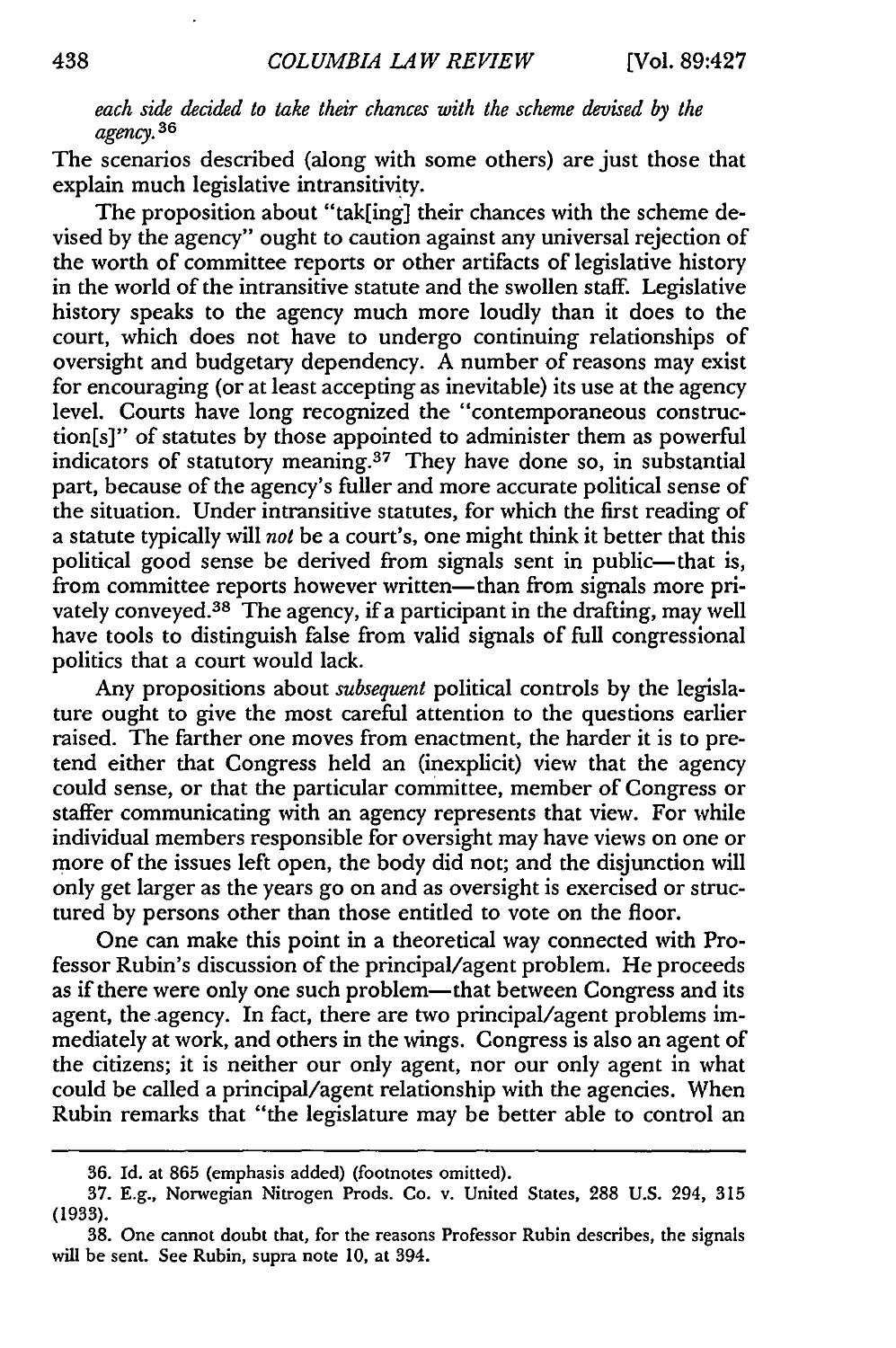administrative agency than to control itself,"<sup>39</sup> he ought more properly to say that Congress may be better able to control an administrative agency than we can control Congress, and that suggests some additional difficulties to which a new theory of legislation must respond. Indeed, putting the problem this way highlights both that Congress is not our (the citizens') only agent, and that it is our agent for limited purposes. That conclusion ought to underscore earlier observations about presidential-congressional competition and sharply raise separation-of-powers issues. We ought not be talking *only* about the Congress.

## II. THE PROPER **FIELD** OF DESCRIPTION

Professor Rubin's basic point might be restated as follows: our existing body of legislative theory, in assuming that legislatures will (and should) act transitively, focuses on issues of specification-has the legislature been sufficiently precise? Has it permitted others to reach conclusions that ought to be made only by it? Once we admit that a legislature may act intransitively-we can no longer hope to deny that it may-tests of specificity lose their point; the issue on which theory must now focus is that of control.

This analysis is persuasive. While I shall suggest later on that "delegation" and "void-for-vagueness" may have their continuing uses if viewed from a slightly different angle, the observation that they are premised in the idea of legislation as transitive in character is apt. Yet the proposition that we ought now to be generating a legislative theory premised on ideas of control might be thought to carry with it a change in analytic and normative perspective for which Professor Rubin does not account. Once control becomes the focal issue of theory, we notice that the legislature is not the only part of government controlling; the courts control and, within the more political realm, the President also controls. 40 The growth of the administrative state has not been a function only of change in legislative function; as government has swelled and its tasks proliferated, executive arrangements and our expectations about them have changed as well; and so have the relations between agencies and courts.

Surely it is enough, the reader may respond, to attend to the changes on the legislative side. And for detailed attention, that may be conceded. Yet any legislative theory we may have is necessarily to be caught up in a more general theory of government-the more so given the totemic quality of separation-of-powers considerations in the Amer-

**<sup>39.</sup> Id.**

<sup>40.</sup> More properly, the Presidency controls. Here, as with the Congress, interactions are managed by a bureaucracy itself under imperfect control, not by the President himself. See, e.g., National Academy of Pub. Admin., Presidential Management of Rulemaking in Regulatory Agencies (Jan. 1987); B. Patterson, supra note 17.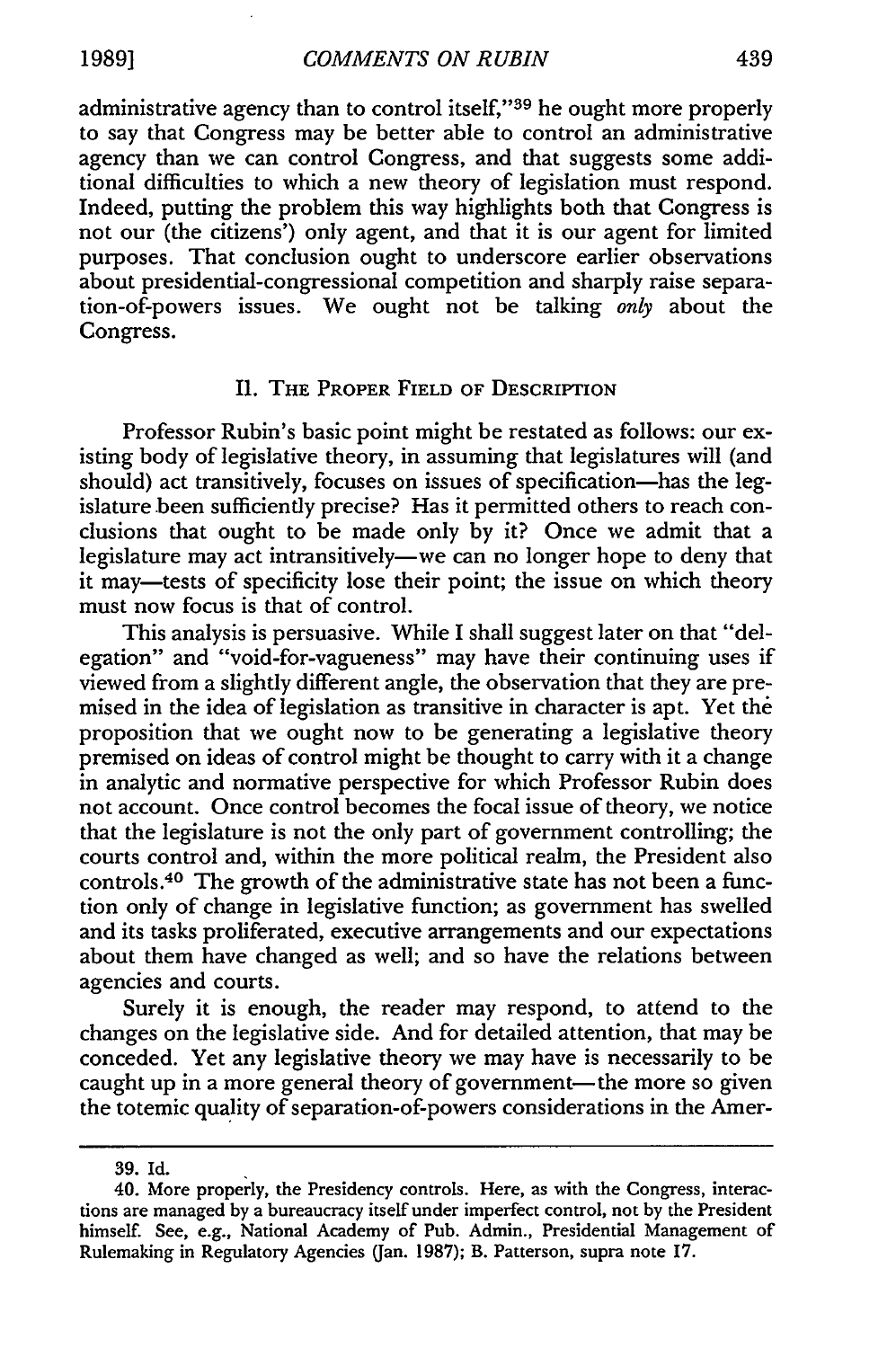ican context. Granted the importance of controlling agencies that have been given important social responsibilities under intransitive statutory instructions, that proposition only opens the question to what extent that control should occur through the open, event-focused, and somewhat rationalistic techniques characteristic of the courts, and to what extent through political processes. And then, if one decides that some ongoing political controls are essential, as inevitably one would, the further question arises how they ought to be distributed between President and Congress. That question requires some attention to the problem whether different executive and legislative roles can profitably be imagined in an era when the top layers of government are characterized more by control than performance;<sup>41</sup> and to how particular "control" functions that might be envisioned for the legislature-say, the legislative veto-might affect its continuing performance of function, or its relation with the President. These questions Professor Rubin elides; yet they bear importantly on some aspects of his analysis.

To make the point concrete, consider the Supreme Court's recent decision in *Morrison v. Olson,42* the Independent Counsel litigation. The case concerned a challenge, on separation-of-powers grounds, to an "intransitive" statute enabling the appointment of prosecuting officials more than usually independent of presidential direction. These officers and such executive branch control processes over them as were permitted are also subject to greater than usual (but not much) congressional oversight. The Chief Justice's opinion for the Court, next to unanimous, upheld the statute on the basis of an analysis far less formalistic than that which had characterized the decisions in *Chadha* and *Bowsher.* I imagine that Professor Rubin would think, as I do, that on this occasion the Court produced a correspondingly more satisfying analysis.

What ought to be noted, however, is that the analysis was not one that gave up the game of distinguishing between President and Congress or that failed to recognize that some choices about political controls denied the President or reserved to the Congress produce constitutional difficulty. The analytic questions for the Court included such issues as whether the President's controls over special prosecutors, although diminished, remained sufficient to preserve (and avoid impermissible interference with) the characteristic functions of his (the President's) office;<sup>43</sup> whether the controls Congress had reserved for itself were such as to exceed the characteristic functions of the legisla-

<sup>41.</sup> It is important to this line of reasoning to distinguish sharply between the President and the ordinary agencies of government, and note that, in the arena of domestic regulation at least, the functions of the presidency also have become intransitive. His is an office that guides, shapes, and controls; but decision and implementation, as with Congress, are placed in the agencies themselves, not in his hands. See Strauss, The Place of Agencies in Government: Separation of Powers and the Fourth Branch, 84 Colum. L. Rev. 573, 587-95 (1984); supra note 40

<sup>42. 108</sup> **S.** Ct. 2597 (1988).

<sup>43.</sup> Id. at 2621-22.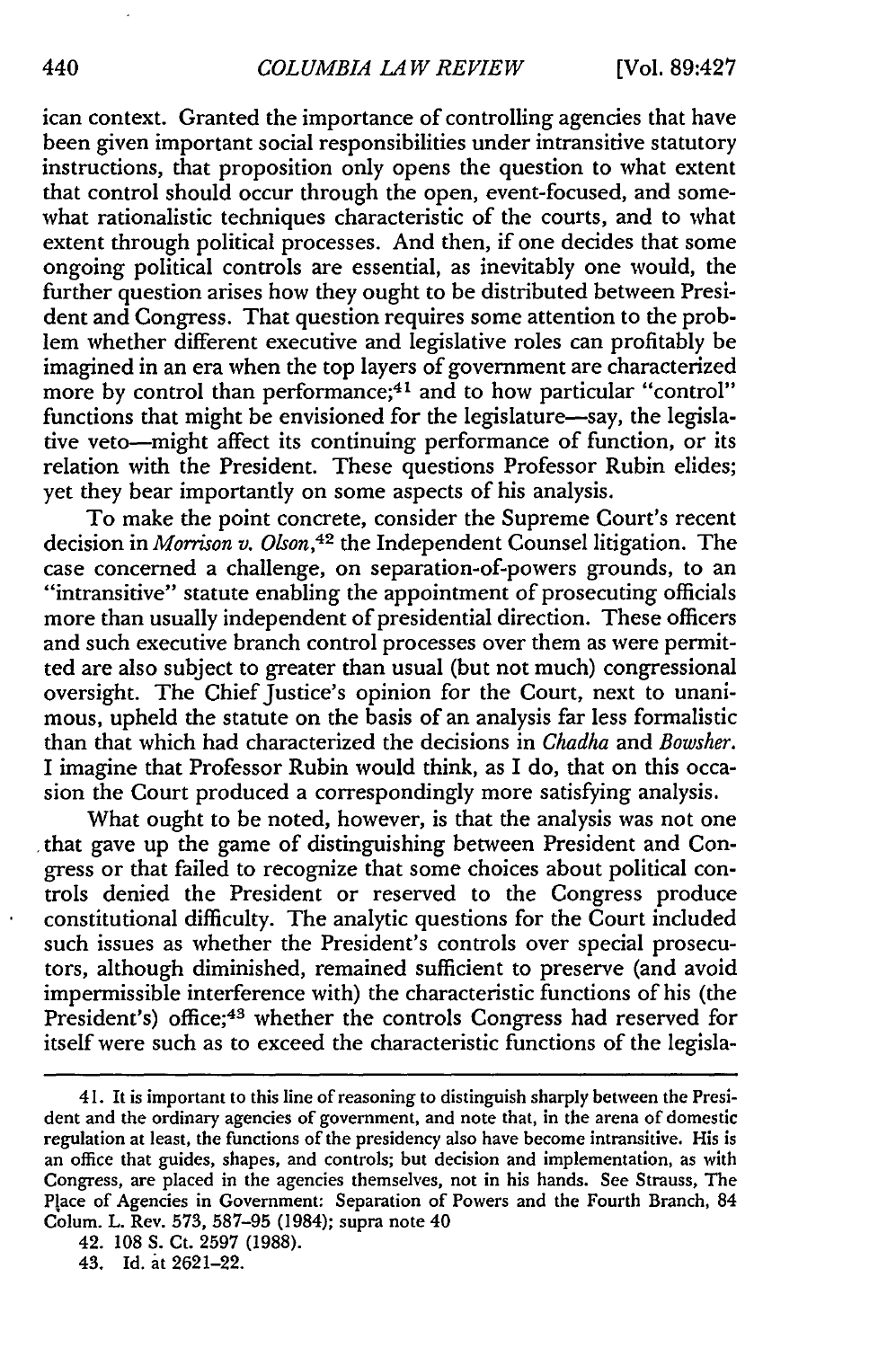ture;<sup>44</sup> and whether the result as a whole reflected an attempt by Congress to increase its own powers at the expense of the Executive Branch.<sup>45</sup> That Congress might exercise political controls and attempt to separate administration from executive politics to some extent was not denied; but such political controls as Congress might exercise had to be assessed in the context of a continuing distinction between executive and legislative activity, and in light of their impact on the President's characteristic role.

The presidency is missing from Professor Rubin's paper, and its absence saps the force of the prescriptive analysis. A theory of legislation addressed to the problems of intransitivity ought to recognize the existence and role of the President as our most powerful political actor, both entitled to exercise his own characteristic oversight roles and protected from undue interference in those roles (or confusion about who is playing them). Granted that intransitivity gives added dimension to the problem of continuing political control, reasons of both constitutional and practical dimension may suggest placing some such controls in the President's hands rather than the Congress's, or counsel at least that some rough parity, some principle of nonexclusion, be observed between them. That the President will be playing suggests, too, an additional element to the congressional dynamic-especially in these times of split political responsibility for government; in creating an intransitive regime, Congress delivers substantial control to the President and thus raises for itself the problem how it can disarm the lobbyists who may be successful *over there* in defeating its own policy preferences. <sup>46</sup>

## III. A REASSESSMENT OF SOME ELEMENTS OF THE CRITIQUE

Professor Rubin's observation that the delegation and void-forvagueness doctrines are rather beside the point as constraints for a Congress producing intransitive legislation provides useful insight. While one could cavil with the argument in some respects,<sup>47</sup> its conclusions are persuasive. It does not follow, however, that these ideas are without continuing utility in the present era. Consideration of how

<sup>44.</sup> Id. at **2620-21.**

<sup>45.</sup> **Id.**

<sup>46.</sup> See, e.g., text following supra note 20.

<sup>47.</sup> Thus, the discussion at the theoretical level becomes more difficult once one acknowledges that Congress is not the source of legislative authority but its recipientthat the original "delegation" of legislative authority occurs in the Constitution, from the people to Congress. Drawing on the very understandings about general agency law that Professor Rubin cites, supra note **10,** at 389 n.66, John Locke argued, influentially so far as the drafters of the Constitution were concerned, that such grants from the people of legislative power were ones "only to make laws, and not to make legislators." J. Locke, Second Treatise on Civil Government § 141. That principle is, nonetheless, one that "has fallen before the inexorable momentum of the administrative state." Monaghan, *Marbury* and the Administrative State, 83 Colum. L. Rev. **1, 25** (1983).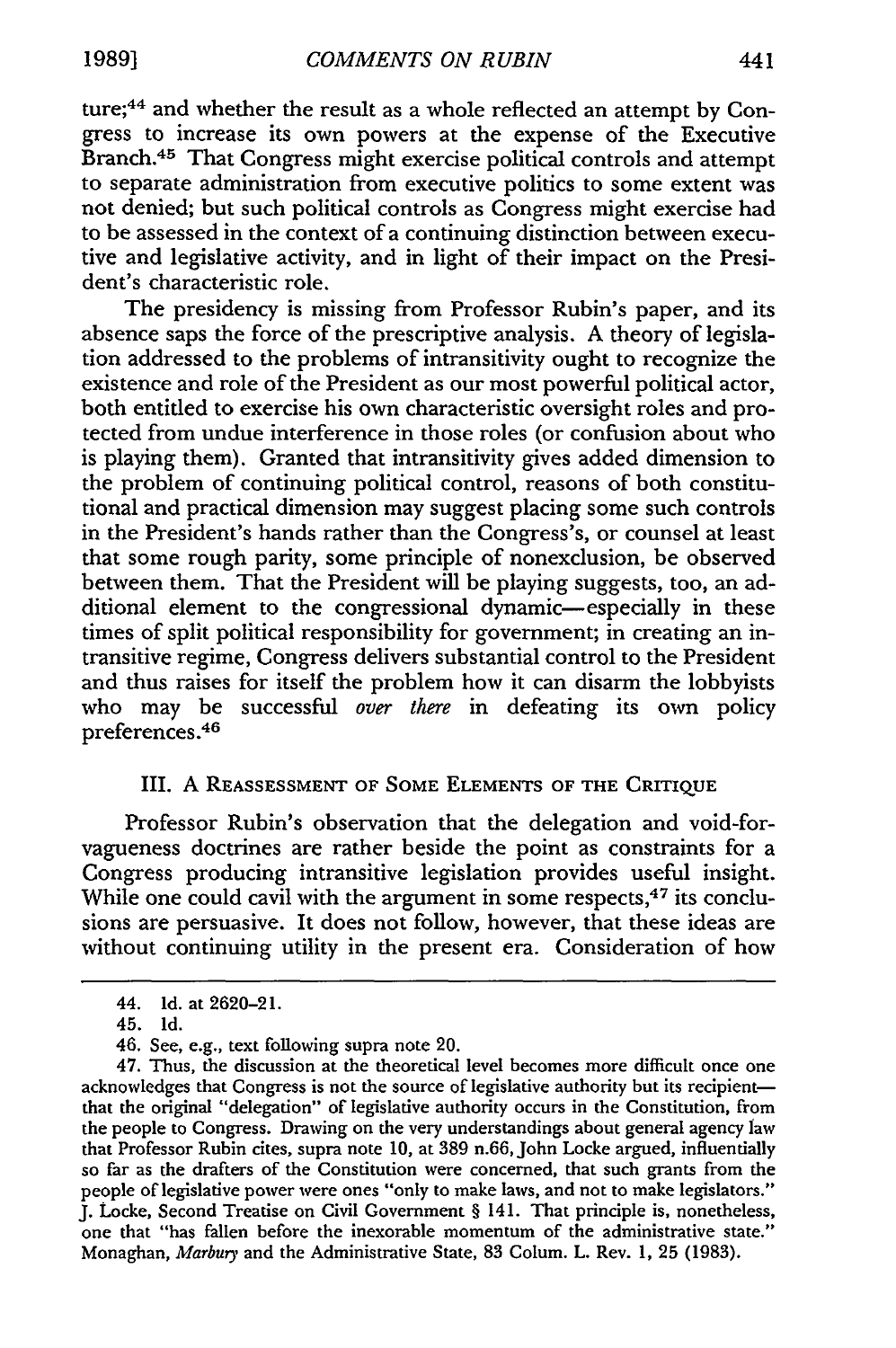these doctrines might operate as part of the necessary network of political and legal controls constraining agency activity might have suggested that the ideas remain vital and helpful.

Regarding delegation, it may be useful to start with Professor Rubin's observations that "the passage of legislation and the consequent authorization of a federal implementation mechanism is not only an initial exercise of legislative power, but a framework in which that power continues to be exercised,"48, and that as a matter of general constitutional principle, "all organs of government should be constrained by rules, and **...** their obedience to those rules should be supervised by some formal or informal method."<sup>49</sup> These observations, powerful as they are, open a series of questions to which the idea of delegation has some relevance. They suggest that the quality of even an intransitive statute as "framework" has significance, and that it would be appropriate to focus attention on the behavior of the agency as delegate to determine what does, and does not, serve to constrain. Taken in conjunction, they suggest the appropriateness of considering also the impact on Congress-an organ of government-of various constraints on its behavior during the post-statutory period during which "power continues to be exercised."

Thus, a different way to assess the failures or successes of the delegation doctrine might be to look at the behavior of government agencies in formulating and defending their work-product. Thousands of government attorneys spend much of their time demonstrating in internal memoranda, and when relevant in opinions, rulemakings, and judicial briefs, the bases on which proposed official action can be thought authorized (or not) by governing statutes. While these conclusions may be given dispositive weight when statutes are acknowledged themselves to provide no sharp resolution of the question raised,<sup>50</sup> the structure of the argument, the behavior of formal justification, is itself important. Government attorneys do not think it relevant ("safe" is perhaps a better term) to argue that, since a statute was imprecise or broadly worded, the agency may do anything it pleases, or that a court or other outside observer cannot competently tell whether it is or is not acting within authority. They acknowledge the obligation to demonstrate authority-and with it, all the other issues about regularity that follow, such as consistency with (or an explanation of departure from) prior results, procedural correctness and the appropriate exercise of judgment.

The delegation doctrine thus provides the impetus for agency concessions that the exercise of certain forms of discretion is subject to review for "abuse." Even if we must acknowledge at the outset that the

<sup>48.</sup> Rubin, supra note **10,** at 392.

<sup>49.</sup> Id. at **392** n.75.

**<sup>50.</sup>** Chevron **U.S.A.** v. Natural Resource Defense Council, 467 **U.S. 837,** 842-45 (1984).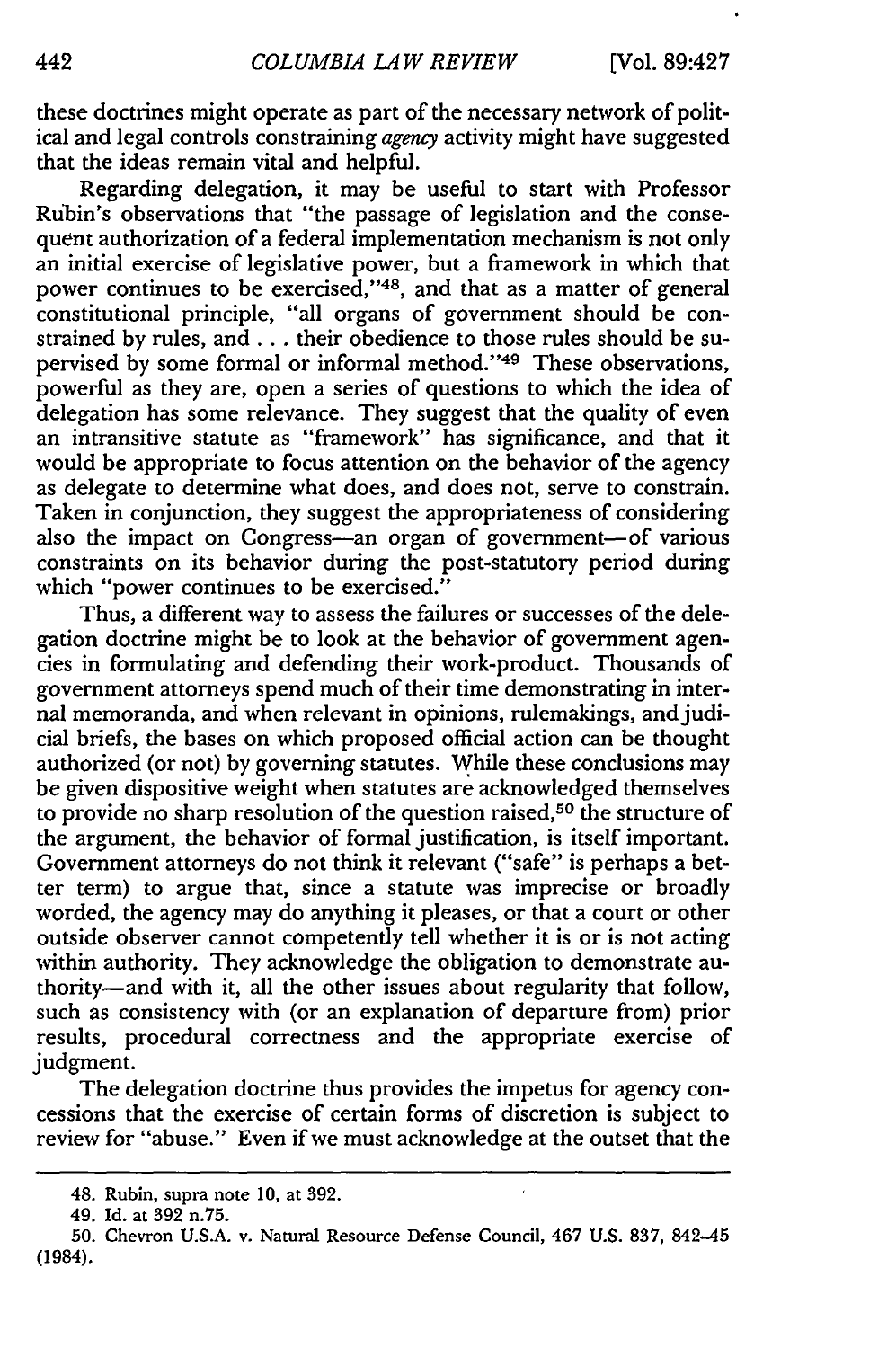agency will often succeed in justifying its conduct, precisely because the statutory formula is diffuse (very often deliberately) and agency discretion correspondingly large, the stance won-that the agency must be prepared to justify its behavior to outside assessors in accordance with principles of regularity and legality-is no trivial matter.<sup>51</sup> The very fact of confidence in the possibility of supervision, and the winning of behavior from government that acknowledges its appropriateness and inevitability, lies at the heart of a commitment to the rule of law. This sense of delegation, which Professor Rubin identifies as constitutional in character,  $5\frac{5}{2}$  remains vital; that, it is not difficult to say, is what underlies the persistence of A.L.A. Schechter Poultry Corp. v. United States.<sup>53</sup> The regularity and accessibility that a government must promise in order to remain "under law" were missing in that case; the government's behavior,54 Congress's generosity and the temper of the times conjoined to rob the Court of the assurance it must ultimately have that it would be able to say whether discretion conferred by law, but having to remain subject to check, had been abused.

One might then ask whether this rule of law idea of delegation, diffuse and difficult as it may be, provides any appropriate constraints over Congress. Direct control over the necessary specificity of legislative action is not the only possibility in this regard. One can imagine, also, constraints whose tendency might be thought to induce Congress to make as many choices in advance as reasonably possible, or to reduce the chance of undesirable (because private, or distorting of public agendas, or the like) "controls" exercised after initial establishment of the legislative framework. To acknowledge that statutes may be intransitive, providing a framework for continuing interaction rather than a present resolution of policy issues, ought to heighten concern over just what the postenactment behaviors of members of Congress might be and how the possibility of their continuing control might feed back on

52. Rubin, supra note **10,** at 392 n.75.

53. 295 U.S. 495, 542 (1935) (striking down code-making provisions of the National Industrial Recovery Act as an "unconstitutional delegation of legislative power").

<sup>51.</sup> For this reason, Professor Rubin appears to move too quickly from the proposition that courts no longer enjoy full interpretive control over statutory content, emphasized by the decision in *Chevron,* see supra note 36 and accompanying text, to the conclusion that they are "out of the loop." Rubin, supra note 10, at 396. The remaining judicial functions of boundary definition and regularity assurance, which he fairly identifies, are significant and important ones; the governmental behaviors that facilitate their exercise, as already suggested, seem the direct product of the "rule of law" aspect of delegation.

<sup>54.</sup> Compare Panama Ref. Co. v. Ryan, 293 U.S. 388 (1935), the other New Deal delegation case, in which the government was compelled to acknowledge at oral argument that the standard at issue not only was never published, but, through a drafting error, had in fact been vitiated-although it had still been relied on in the case. See Jaffe, An Essay on Delegation of Legislative Power, 47 Colum. L. Rev. 561, 571 (1947); Stem, The Commerce Clause and the National Economy, 1933-1946, **59** Harv. L. Rev. 645, **658-60** (1946).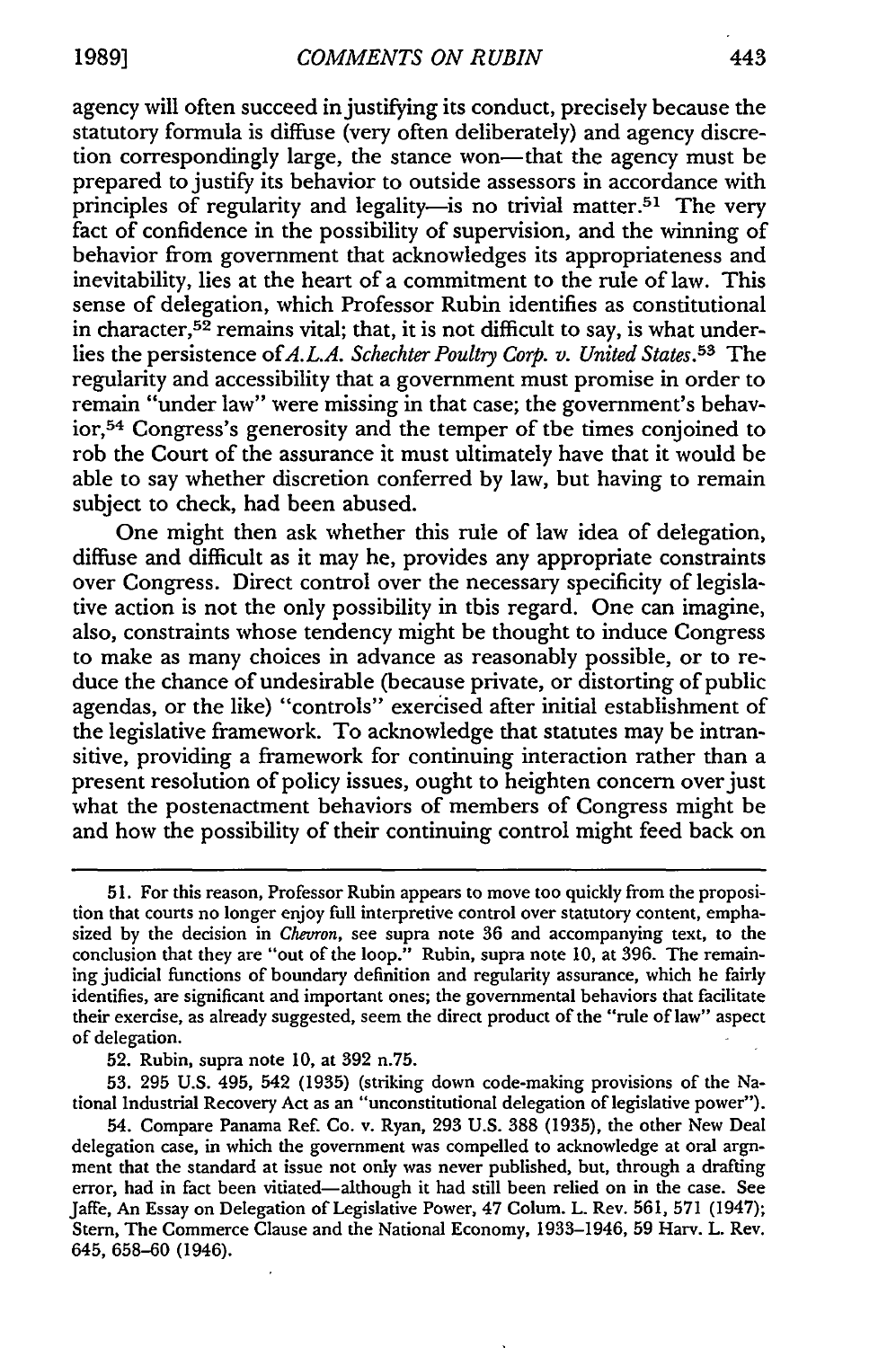the legislative process or disturb our general hopes for regularity in government.

While Professor Rubin writes warmly of congressional oversight, he does not yet seem to have addressed himself concertedly to these issues. He limits the normative aspect of delegation as a "continuing constraint on the legislature itself<sup>755</sup> to its (outmoded) push toward transitive legislative outcomes. He does not consider its tendency to enforce the general allocations of responsibility suggested by separation-of-powers theory, to enhance openness in the exercise of governmental authority, or to control the supplanting of formal congressional action by the "fraction which may be a faction."<sup>56</sup> Will oversight occur as the result of efforts of individuals or strategically placed small groups? It is then hard to ascribe to that oversight the political qualities of action by the legislature itself; the observation that "the legislature may be better able to control an administrative agency than to control itself<sup>"57</sup> is, in this respect, dangerously anthropomorphic. Moreover, the easier it becomes for Congress, or persons in some sense acting for it, to control agency behavior by other-than-legislative means, the less incentive there is to precision in initial drafting. Even conceding, as one must, that substantial intransitivity is inescapable in the modern context, one may regard with suspicion approaches that promise diminished congressional attention to its primary, public, legislative function in favor of other functions likely to prove both less public and less responsible. The public-choice literature Professor Rubin briefly discusses underscores these concerns, which will perhaps become more accessible below where they are addressed in the specific context of the legislative veto.<sup>58</sup>

Similarly, one wishes Professor Rubin had looked beyond direct application of the void-for-vagueness doctrine to statutes, to the possibility of systemic application. He convincingly shows us that for intransitive statutes *in themselves,* the void-for-vagueness idea (which he takes to represent Professor Lon Fuller's principles of morality in law) has little utility. But Fuller formulated his principles, as Professor Rubin recognizes, for "a *system* for subjecting human conduct to the governance of rules,"<sup>59</sup> and that suggests that their utility is not to be assessed by looking at the legislative output alone. Professor Rubin's assertion that "[w]hen [a] statute is enforced by an agency, our normative system simply does not make the demands that Fuller perceives"<sup>60</sup> is correct only with regard to the statute as subject, not with regard to the broader system of which it is a part.

**<sup>55.</sup>** Rubin, supra note **10,** at 393.

**<sup>56.</sup>** See MacMahon, supra note **20,** at 414.

**<sup>57.</sup>** Rubin, supra note **10,** at 394.

**<sup>58.</sup>** See infra notes **68-72** and accompanying text.

**<sup>59.</sup>** Rubin, supra note **10,** at **398** (emphasis added).

**<sup>60.</sup>** Id. at **399.**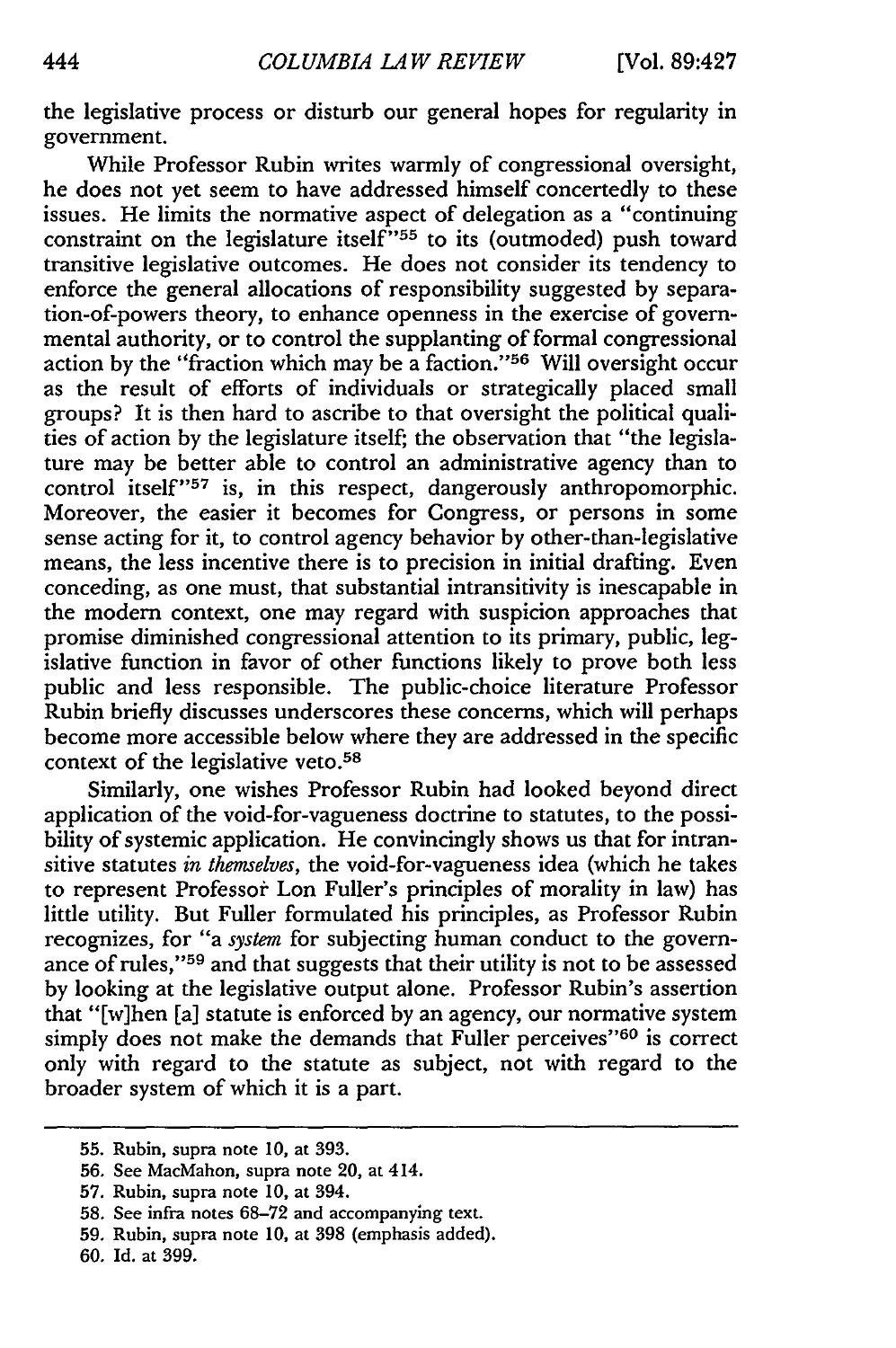Thus, vagueness or a lack of clarity in modem legislation is tolerated *because* it exists within a system that does give legal obligations or restrictions more precise shape before the citizen is asked to act or subjected to penalties for unwanted behavior. The agency's development and enunciation of administrative policy serves, in this respect, precisely the same function as does ajudicial "narrowing construction" in conventional void-for-vagueness jurisprudence; it provides the requisite clarity and assurance of acceptable stability in results. Seen as an obligation applicable to the system, embracing agency and Congress together, the other elements of Fuller's analysis seem equally apt. In using the term "law," he was not limiting himself to statutes; while it is apt to say that he probably did not have the world of public administration in mind, he sought to describe the morality of a system, not its particular elements. What Professor Rubin has done, then, is to indicate that the statute in isolation is not the appropriate focus of the Fuller analysis; but he has not shown that analysis to be inappropriate for the system as a whole.

Again, in formulating a theory of legislation that accepts as a starting point the appropriateness of substantial intransitivity by the originating legislature, what one hopes to see is an account that considers the functioning of the system as a whole--that considers how particular approaches to the possible styles and varieties of legislative action (here including postenactment oversight in all its forms) are likely to contribute to or detract from both Congress's general performance of function in the constitutional framework we have and the acceptability of that system's output as "law." To the extent Professor Rubin's purpose is descriptive, to show that our present tools for controlling legislative behavior are inadequate to our present needs for legislation, he has succeeded wonderfully, and the forgoing ought not be taken as doubting that in the least. But he seems also to be thinking about how things ought to be-what a replacement theory of legislation should look like-and here it seems to me that he and others building on his work must carry through on his insight. Precisely because the new legislation is intransitive and interactive, a new theory of legislation must consider Congress and its functioning in systemic context. How and with what resources it operates needs to be realistically considered, as must its relations with all the other actors of government. What controls it is as important an inquiry as how it might control others.

#### IV. AN EXAMPLE: THE LEGISLATIVE VETO

The example of the legislative veto illustrates all three themes of these comments-the implications of Congress's bigness, the necessary issues of presidential role, and the possibility that some aspects of delegation and void-for-vagueness will remain useful in an intransitive era. Professor Rubin is persuasive that the formalist critique of the legisla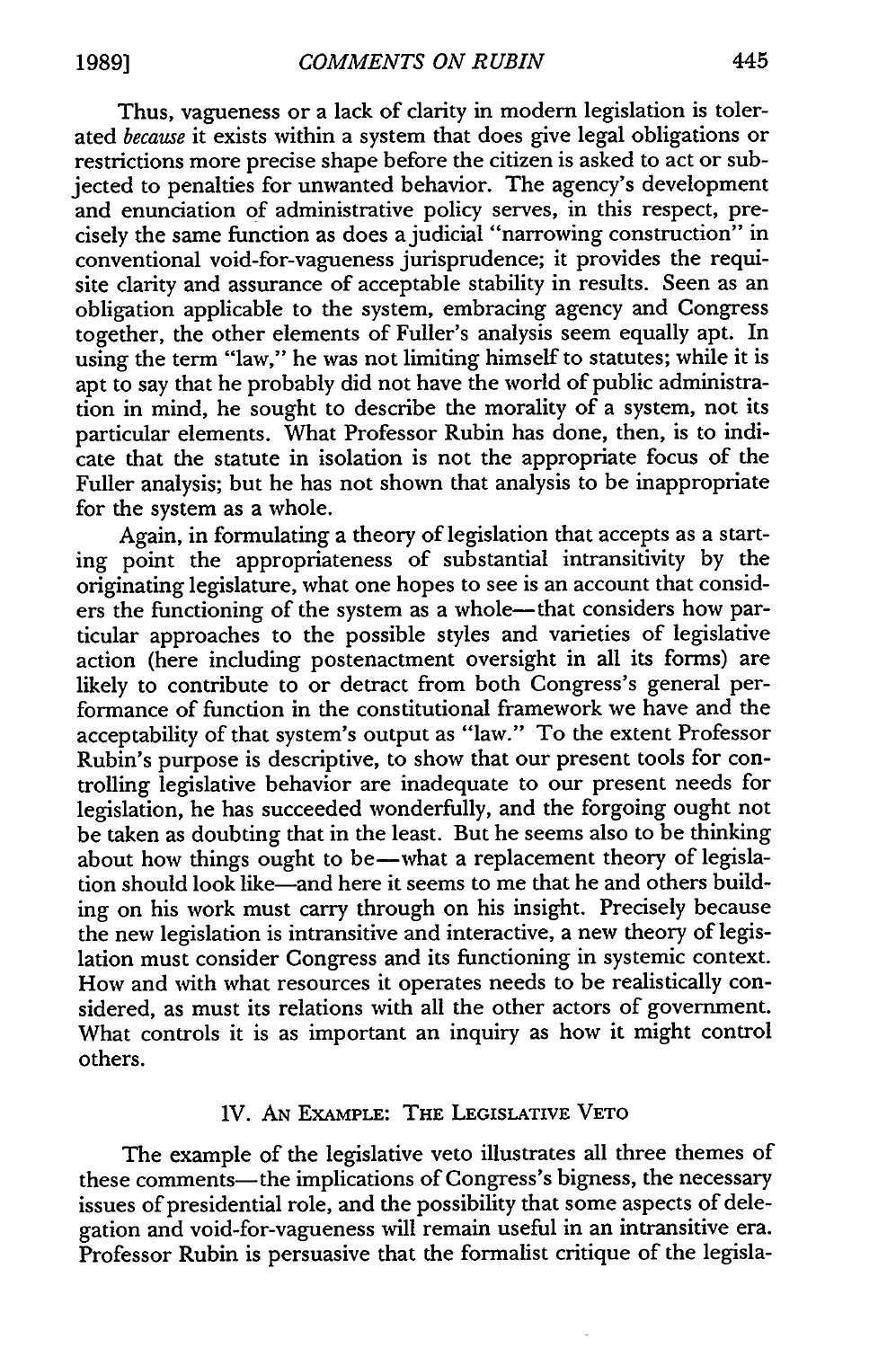tive veto, based on presuppositions of transitive legislative action, is weak. We should accept, also, his proposition that "one important norm for the modern legislative process is that the legislature exercise political control over administrative agencies."<sup>61</sup> The legislative veto is one example of such a control-one that, indeed, he appears to favor. Suppose we were to view the legislative veto, however, through a lens accepting of the need for continuing political controls but concerned nonetheless with the issues that have been raised: relationship to the presidency; visibility and tendency to faction; and forward impact on the functioning of Congress generally. Would we conclude that a modernist theory of legislation should entail the legislative veto, in one or more of its several forms?

At the outset, we ought to define just which "legislative veto" we are addressing. Historically, it came in many forms and was employed in a variety of contexts, and the analysis suggested could vary among them. Take two examples: A provision that independent regulatory commission rules do not take effect if, within thirty legislative days of their promulgation either branch of Congress has adopted a resolution of disapproval; and a provision authorizing the President to reallocate appropriated funds to a project otherwise prohibited by a budgetary restriction if the relevant subcommittee does not object. The first of these provisions is quite formal, requiring the whole of a chamber to act in the public forum and reducing to that extent concerns about faction and responsibility; the action affected by the veto directly affects the public; the President is at least arguably excluded from the oversight process, suggesting possible separation-of-powers concerns; a veto, if exercised, will likely shape future agency action in other proceedings, without having changed any statutory provision; the very prospect of a veto may chill agency action by increasing agency-staff  $interactions; 62$  and the possibility of reserving a veto may influence how diligently future Congresses perform their legislative function. The latter of these provisions is informal, reflecting a process that is likely to occur in private and that will be influenced by only a few members; yet the public is not directly affected; the President is a direct participant in any dealings with the subcommittee and must concur for the change to take place; and it is hard to imagine how a subcommittee's reserved authority to permit reallocation would shape future behavior, detract from presidential authority or discourage future congressional diligence.63 The paragraphs following focus on the first form of legislative

<sup>61.</sup> Id. at 408.

<sup>62.</sup> See supra text accompanying note 26.

<sup>63.</sup> Appropriations are annual statutes, considerably more transitory than ordinary statutes, but nonetheless binding on the executive. Their annual nature gives them, from the beginning, more of a negotiated character. The form of restriction under discussion ("The Secretary may spend none of the funds hereby appropriated on [a described project] unless **. .. ")** reflects an initial stance of disapproval of the President's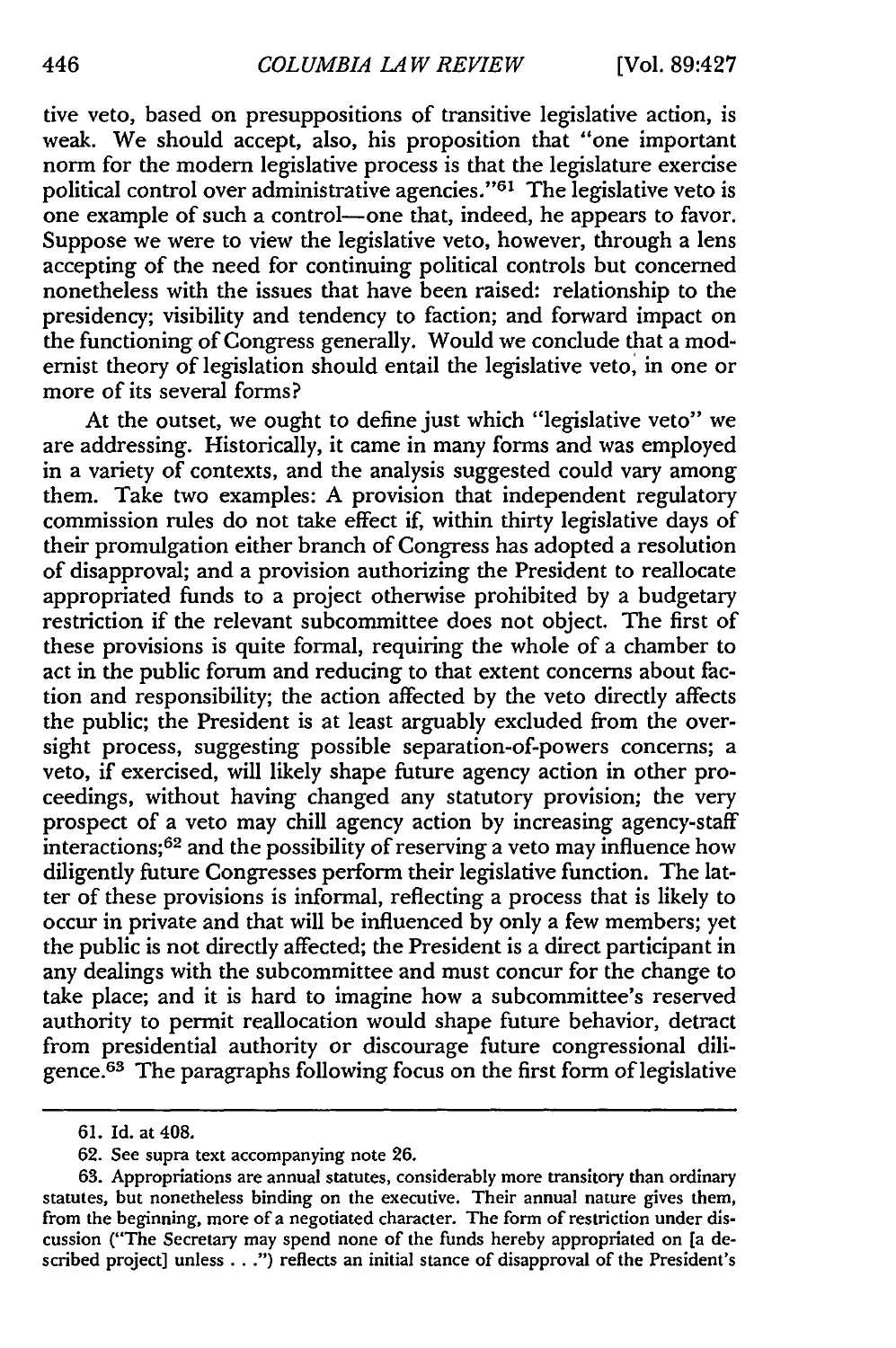veto, although they include occasional comparisons with the second.

Such a veto was involved in *Consumer Energy Council of America v. Federal Energy Regulatory Commission,64* one of two D.C. Circuit opinions finding legislative veto provisions unconstitutional that were summarily affirmed by the Supreme Court the week following its *Chadha* decision. At issue was the House of Representatives' legislative veto of a rule adopted by the Federal Energy Regulatory Commission (FERC)under the "incremental pricing" provisions of the Natural Gas Policy Act of 1978 (NGPA). **65** The NGPA had been enacted with difficulty during the Carter Administration, with the closest controversy resolved in the House (which eventually adopted the veto resolution) by only a single vote. The controversy arose in substantial part, it appeared, because of doubts about the incremental pricing policy (and the general deregulation of natural gas prices it represented). A legislative veto over certain incremental pricing rules was seen as one of the elements necessary to persuade a reluctant Congress to enact the bill. When FERC adopted an incremental pricing rule in 1979 and sent it to Congress for possible legislative veto, the debates revealed little doubt about whether the agency had acted within its intended discretion under the Act; the sentiments predominantly expressed were that the Act itself had been a mistake, and so its implementation ought to be blocked by a legislative veto.66 Unlike the NGPA, the resolution permitted only a vote for or against; it embodied no text to be debated, possibly amended, and put into effect.

Running through the court's reasoning in disapproving the legislative veto in this case was a theme of relationship to the question of delegation. Legislative vetoes that had been accepted by the Executive even reluctantly-over reorganization acts, in the context of foreign affairs-had two characteristics, the court observed: they emphasized the

The appropriations context is, perhaps relatedly, one of extraordinary reliance on legislative history enforced by politics. Appropriations statutes most often do not spec**ify** detailed spending directives; these directives appear in the committee reports. While it has asserted its formal independence from these prescriptions, the White House has generally gone along. Miller Acts to End Feud With Hill Over Funding, The Washington Post, July 12, 1988, at A21, col. 1.

64. **673** F.2d 425 (D.C. Cir. 1982), aff'd sub nom. Process Gas Consumers Group v. Consumer Energy Council of Am., 463 **U.S.** 1216 **(1983).**

**65.** Pub. L. No. 95-621, 92 Star. 3351 (1978) (current version at **15** U.S.C. §§ 3301-3342 (1982 & Supp. IV 1986)).

program that could otherwise be lifted only by statute. Deciding to permit the lifting of such restrictions informally, it could be argued, enhances the overall flexibility of the budgetary/appropriations process and weakens neither the President nor the Congress. See Strauss, Was There A Baby in the Bath Water? A Comment on the Supreme Court's Legislative Veto Decision, 1983 Duke LJ. 789, 812-17. Strikingly, legislative veto provisions of this character are still frequently enacted. Louis Fisher in an April 1987 report for the Congressional Research Service, "Legislative Vetoes Enacted After Chadha," counted 102 legislative vetoes enacted after Chadha, virtually all of this type.

**<sup>66. 673</sup>** F.2d at 468-69.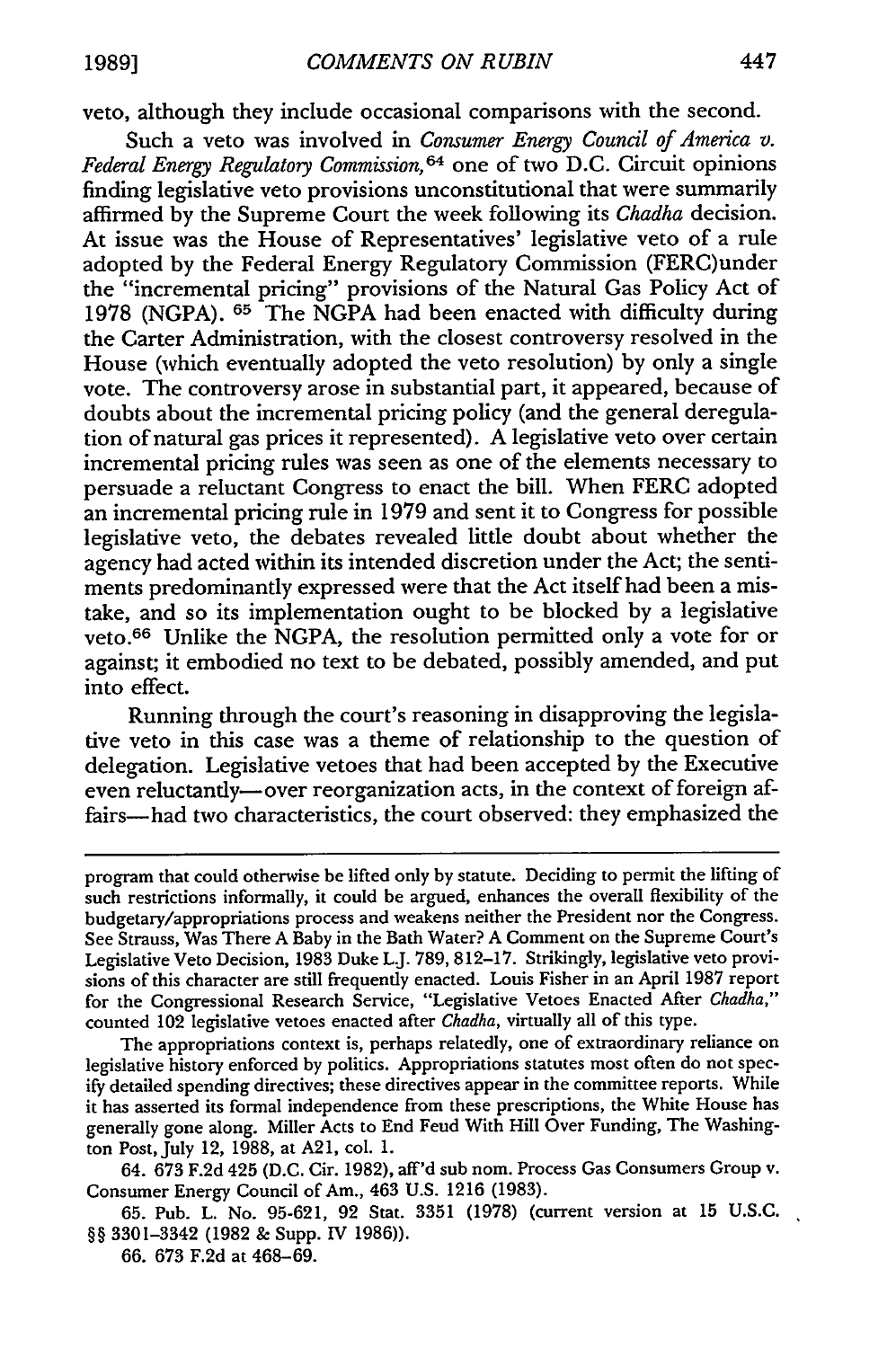standardlessness of the original legislation, and they occurred in constitutional contexts in which such standardlessness might be of lesser concern. Government reorganizations do not directly affect private persons; the President and Congress share the foreign affairs function in complex ways; use of the veto device promotes flexibility without threatening either executive or legislative function. The rulemaking authority delegated to FERC, on the other hand, was authority directly to govern the affairs of private individuals. To be valid, even under the weak form in which "delegation" still survives, a statute had to promise an administrative process that assured rulishness, against which the conformity of agency action could be assessed. In effect, the courts had to be in a position to assure themselves that however diffusely Congress may have defined a reservation, there was a reservation off which the agency was not to stray and the courts would be in a position to say on the basis of reasoned analysis whether or not an agency had wandered. "Arguments that Congress actually decided nothing whatsoever about **...** incremental pricing" would raise "serious" delegation questions. <sup>67</sup> But the tendency of permitting a legislative veto would be precisely to permit Congress to decide "nothing whatsoever;" the need to articulate standards would be all the less if, once an agency had attempted to act, Congress had free and unreasoned opportunities to vote approval or disapproval of the choices the agency had made.

This way of viewing the transaction also highlighted for the court the manner in which the veto would work to undercut the general purpose of the Constitution's framers to make "the legislative power... difficult to employ"<sup>68</sup> and their specific purpose to assure the President an important role in the process. Congress might be encouraged to use the legislative veto, not only because it makes its work easier (members would then not have to work so hard to come to resolution as they would on standards to be applied *finally,* with full legal effect, **by** others), but also because it saps the President's veto. He might try to block the initial decision of "nothing whatsoever," but if that failed he would have no control over Congress's choice whether or not to block agency action when the agency subsequently adopted a policy. Here is a technique that, if permitted, could destroy the constitutional veto. This impact was underscored **by** the consideration that the agency involved in the particular case, FERC, was an independent regulatory commission, generally understood to be rather more removed from presidential oversight and control than run-of-the-mill executive agencies. 69 "The fundamental justification for making agencies independent is that **. . .** political interference is undesirable. **By** then turning around and asserting that this independence is a justification for the one-house veto, Congress attempts simultaneously to decrease the

**<sup>67.</sup>** Id. at 467.

**<sup>68.</sup>** Id. at 464.

**<sup>69.</sup> Id.** at 470-479.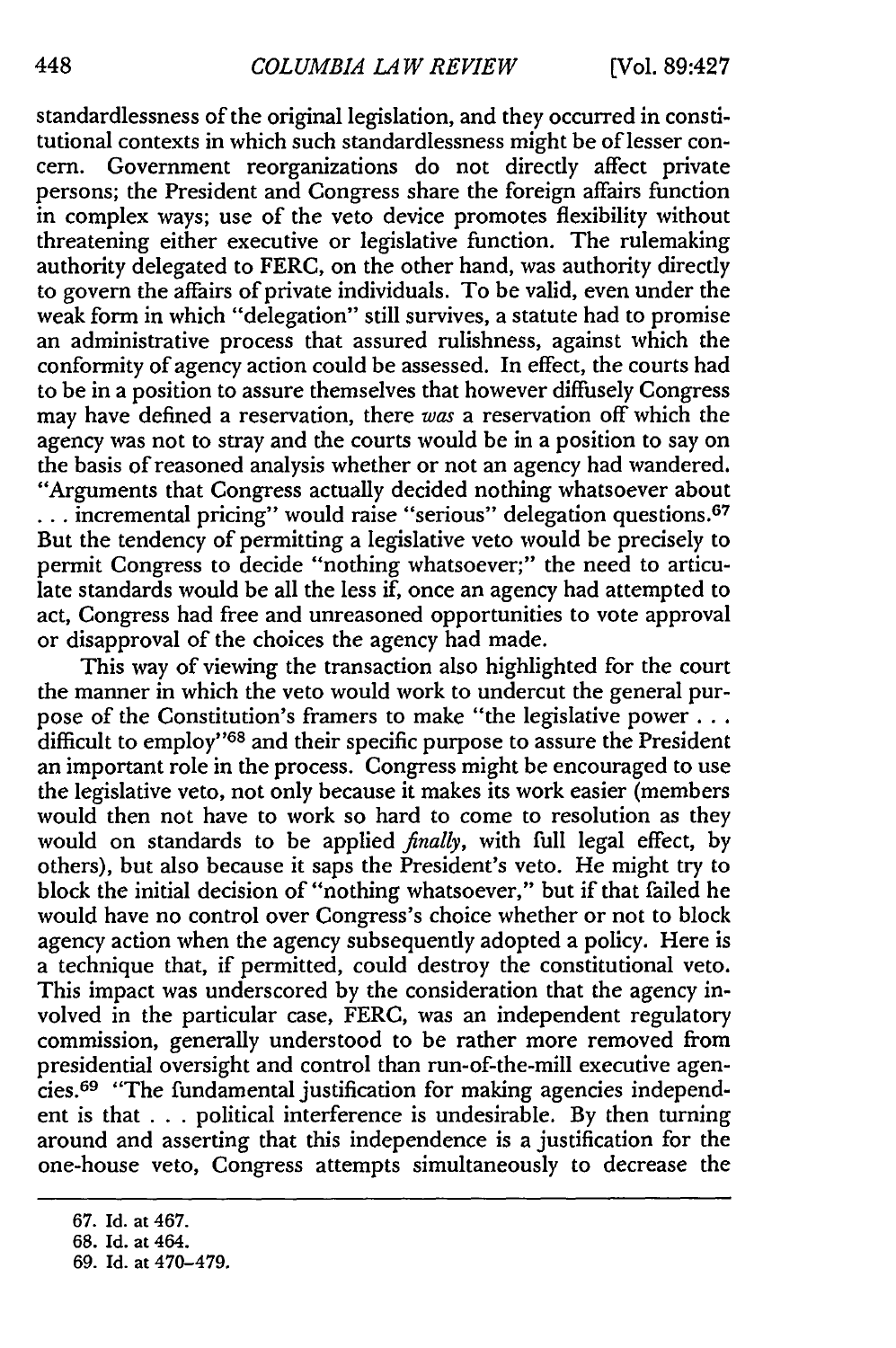power of the Executive and increase its own power."70

Finally, the court looked explicitly at the issue of congressional oversight.

When Congress conducts investigations or hearings, or enacts a "report and wait" requirement, or threatens to reduce appropriations, or imposes reporting requirements, or engages in other modes of oversight, its ability to influence the agency derives almost entirely from its ability to pass a statute requiring a different agency action or reducing the agency's appropriations. These oversight methods enable Congress to inquire "into *past* executive branch action in order to influence *future* executive branch performance." [Under the legislative veto,] Congress is able to expand its role from one of oversight, with an eye to legislative revision, to one of shared administration.<sup>71</sup>

And, the court went on to note, it ought not be easily assumed that Congress's power would be limited to the chamber acting. "The onehouse veto also increases sharply the negotiating power of individual congressmen or committees in seeking to direct administrative outcomes." 72 That judgment is easily accepted and entails factional politics that are both uncontrolled (because likely private) and severe.

This last point, that legislative vetoes would enhance committee power, suggests a connection to the problem of congressional size that warrants equal concern. Here might be an impetus to further enlargement of the already swollen congressional bureaucracy. To be sure, one might argue that legislative vetoes, if available, would displace (by reducing the necessity for) other, more covert forms of oversight. Yet in my judgment, particularly in the present context of Republican-Democrat struggles for control of the agencies from the White House and Capitol Hill, the threat of a possible veto would arm more, not less, covert activity. Political responsibility for committee communications to the agencies would be at best problematic, with the problems being resolved (to the extent they could be) by supervisory efforts on the part of members of Congress that would necessarily subtract further from the time available to them for directly legislative work. Given the private, bureaucratic, and fractional (likely factional) nature of those communications, and the unexplained nature of any resulting veto, any idea that a legislative-veto regime would be constrained to the enforcement of pre-existing congressional intentions about statutory meaning is chimerical. It would be an arena for current politics.

Even if one grants, then, that it may be necessary to set one bureaucracy to catch another, that the size of government generally beggars its direct control by elected individuals, one still must ask why that

<sup>70.</sup> Id. at 472.

<sup>71.</sup> Id. at 474 (footnotes omitted).

<sup>72.</sup> Id. at 475 n.213.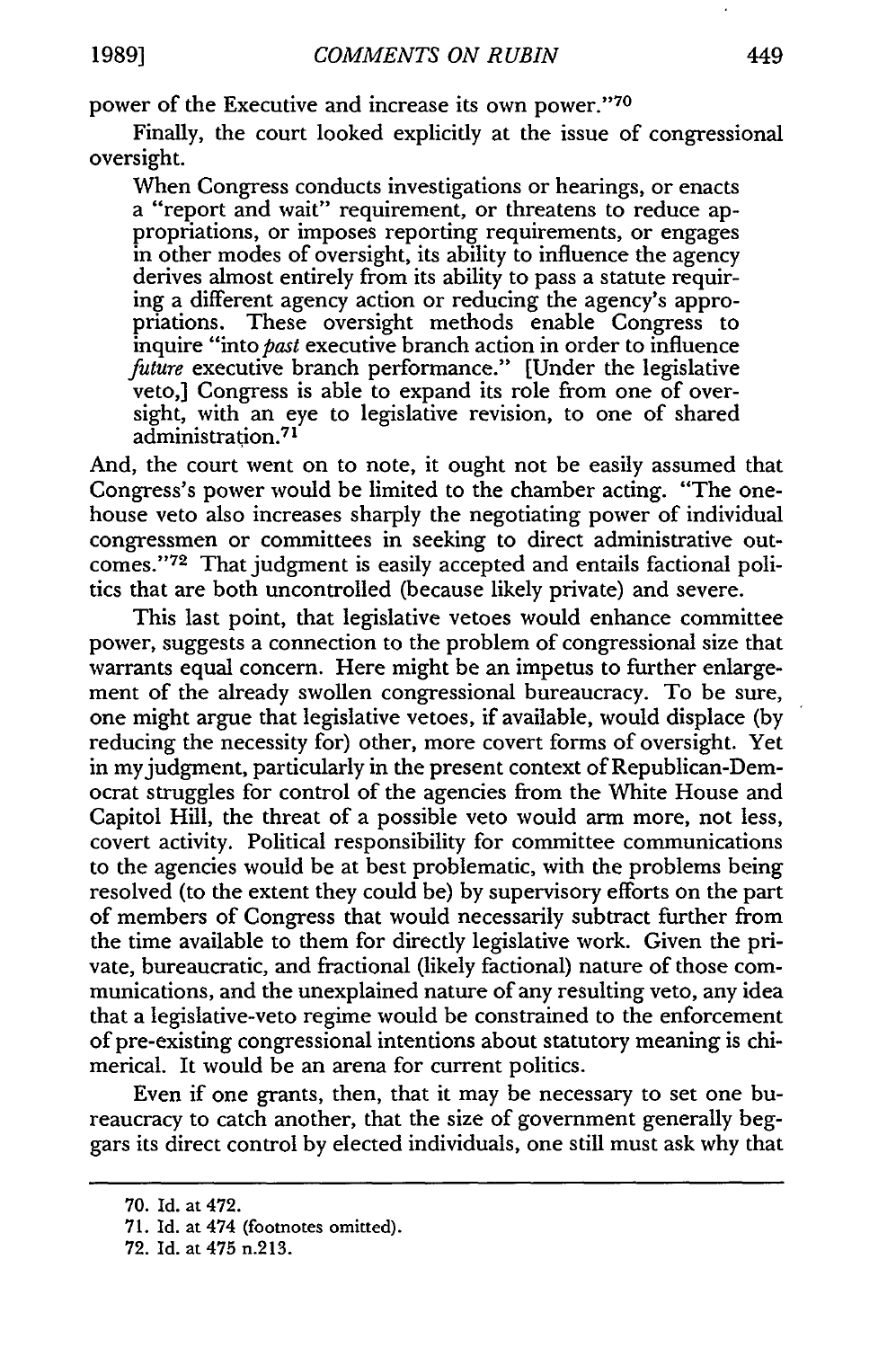watchdog bureaucracy should be distributed among the politically fractured Congress, rather than placed in the politically unified office of the President. $7^3$  Coherence remains a desirable end in government, whether Congress can supply it directly or must leave its working out to others. The case that the 535 members of Congress, with their army of more than twenty thousand bureaucrats, can supply that coherence by oversight remains to be made.

Finally, consider what Professor Fuller's analysis might suggest about whether a legislative-administrative *system* should include the legislative veto. Professor Rubin recognizes that that analysis may have a good deal more to say to us about the desirable qualities of a system of law than about the desirable qualities of statutes as such, and with that judgment it is hard to disagree. He suggests that in general the system of intransitive statutes supplemented by rules does meet Fuller's demands; one might add that that system without the legislative vetothat is to say, with the agency having authority to act pursuant to its mandate, subject only to ordinary political and judicial controls-provides incentives for Congress to state the agency's authority, to the extent possible, in ways that also support them. How would adding the veto change matters? One could believe that it would impair "generality" in two respects: by diminishing the need for initial standard-setting, it would reduce the rulishness of the initial legislative output; and the arbitrary and unexplained character of legislative vetoes when exercised would frustrate any description of the overall system as operating in terms of general rules. "Promulgation," making the law "readily available," is similarly impaired: Congress has less reason to write statutes initially in a way that will make them accessible to the public; it is, to that extent, able to operate in secret, without either revealing its policy choices or being bound to treat agency choices made under delegation in any coherent way. While delegation to agencies provides, overall, a defensible means both for avoiding contradiction and impossibility and for securing constancy and congruence, the veto would undercut these qualities as well.

Is this the Congress we want-one with diminished incentives to reach whatever judgments might be possible on legislative issues, fewer reasons to accommodate the President, enhanced capacities to disrupt administration, and diminished political responsibility for the controls those associated with it may exercise over government? Few would disagree with Professor Rubin that we must accept the intransitivity of contemporary legislative action and seek a theory of legislation that will acknowledge it. Congressional scholars have no difficulty in finding institutional incentives pointing strongly in-the direction of individual or small-group casework, rather than the elusive business of coalition-

**<sup>73.</sup>** See, e.g., National Academy of Pub. Admin., supra note 40, at 23 (more appropriate congressional role is oversight of OMB).